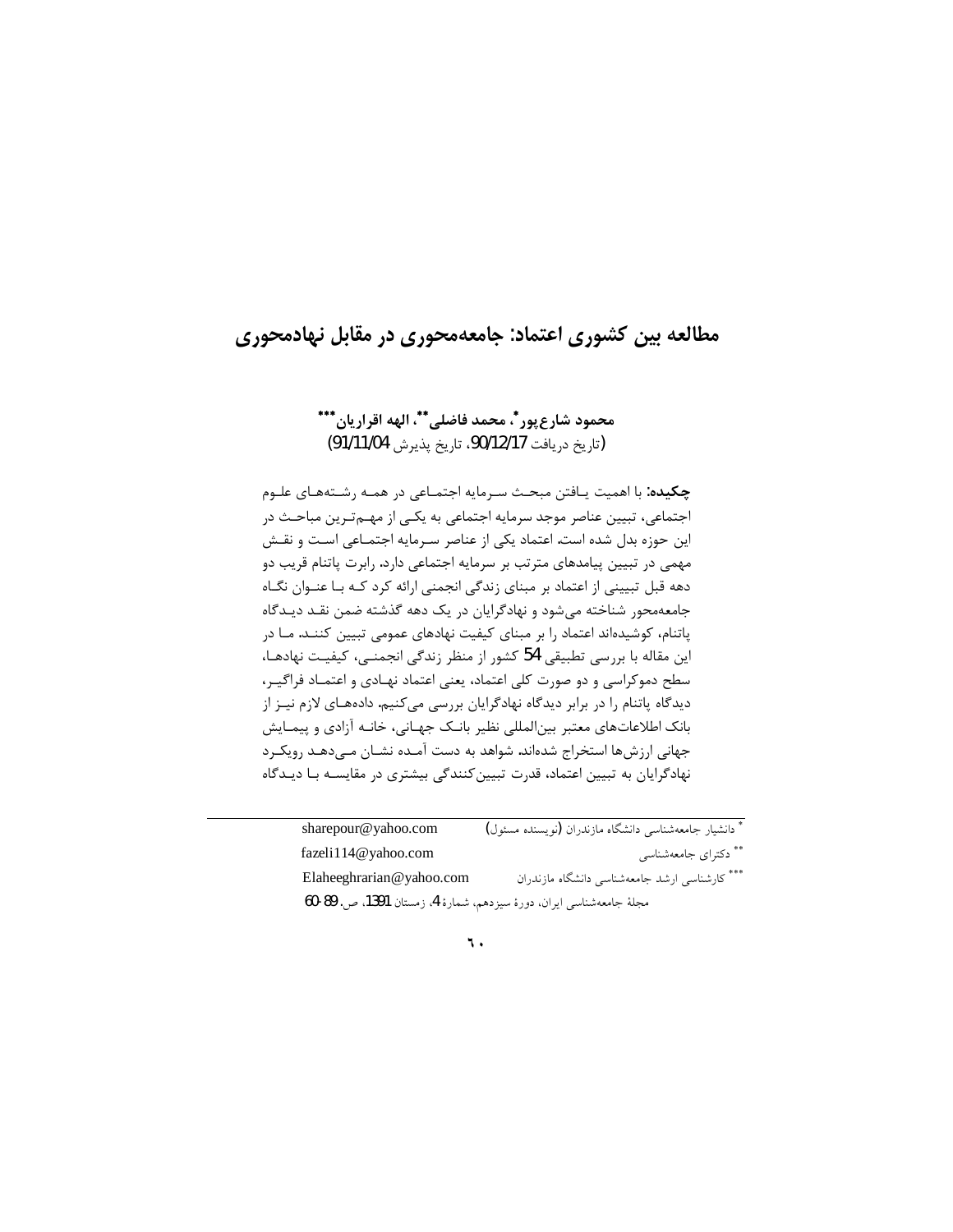پاتنام دارد. در بحث و نتیجه گیری، نتایج یافتههای حاصل برای تحلیـل وضـعیت کشورها و دموکراسیها و دو مسـأله مهـم یعنـی مشـروعیت نظـامهـای سیاسـی دموکراتیک و زوال سرمایه اجتماعی تحلیل شده است. **مفاهیم کلیدی**: اعتماد، سرمایه اجتماعی، نهـادگرایی، حکمرانـی خـوب کیفیـت نهادها، زندی انجمنی، دموکراسی.

مقدمه و بیان مسئله

اعتماد که از مفاهیم مورد توجه در جامعهشناسی و از مؤلفههای سرمایه اجتماعی است مفهومی کلیدی و ابزاری ضروری برای رسیدن به توسعه، جامعه مدنی و دموکراسی نیز بهشمار می رود. اعتماد شهروندان به یکدیگر و اعتماد آنها به نهادهای اجتماعی همراه با شکل گیری شبکههای اجتماعی سودمند می تواند اثرات مثبت بیشماری چون سلامت جسمی و روانی شهروندان (فاضلی و جنادله، زیر چاپ)، مشارکت در طرحهای توسعه (ازکیا و حسنی٫اد، 1388) تا کار آیی نظام اقتصادی و سیاسی جامعه داشته باشد (هالپرن، 2005: 212). در واقع اعتماد تسهيل۶گر روابط اجتماعي (كلمن، 1377) و اثرگذار بر بافت اجتماعی و فرهنگی جامعه و تسهیل کننده فرآیندهای کنش مشارکتی، وفاق و انسجام و در نهایت تثبیتبخش نظم اجتماعی است (غفاری، 1383: 11). زوال اعتماد و به تبع آن سرمایه اجتماعی نیز در یک دهه گذشته از مباحث مهم در جامعه ایران بوده است (دینی ترکمانی، 1385؛ شارعپور، 1380، 1383؛ عبداللهي و موسوى، 1386). كيفيت زندگي نيز به منزله عاملي كه تحت تأثیر سرمایه اجتماعی قرار دارد تحلیل شده و اثر مثبت اعتماد بر آن شناسایی شده است (غفاری و اونق، 1385). بسیاری از فیلسوفان اجتماعی نظیر هابز و توکویل معتقدند اعتماد، پایه اساسی نظم اجتماعی است، تنشها را کاهش و انسجام را افزایش میدهد. مردم نیاز دارند که به یکدیگر اعتماد بیشتری داشته باشد تا بتوانند با چالشهای جهانی شدن و عصر اطلاعات مقابله کنند (نک و کیفر، 1997: 1261). اعتماد باعث تداوم کنش اقتصادی، سیاسی، اجتماعی، فرهنگی می شود و بدون آن هيچ كنش متقابل مطمئني شكل نمي گيرد. (اينگلهارت، 1373).

افراد بهواسطهٔ تقسیم کار باید قسمتی از آرامش، رفاه، امنیت، سلامت، برخورداری از عدالت و حاصل مثبت از عملکرد خود را در نحوه عملکرد دیگران جستجو کنند برای بهرهمندی و برخورداری از خدمات و عملکرد دیگران ناچار هستیم به آنها اعتماد کنیم تا از مزایای اعتماد اجتماعی استفاده کنیم. فقدان اعتماد هزینههای اجتماعی و روانی زیادی به بار میآورد (منصوریان و قدرتی، 1388). کاهش اعتماد اجتماعی تنگنایی است که در تحقیقات اجتماعی هم نمود و بروز یافته و پژوهشگران در يافتهها و تحليلهاي خود به آن اشاره كردهاند (رفيع.پور، 1378؛ شارع.پور، 1380؛ آزادارمكي، 1383؛ آزادارمکی و کمالی1383؛ امیرکافی، 1375؛ عظیمی هاشمی، 1373؛ بیات، 1373). از این,و تبیین چگونگی شکل گیری اعتماد اجتماعی می¤واند راهی به سوی بررسی یکی از مشکلات بزرگ جامعه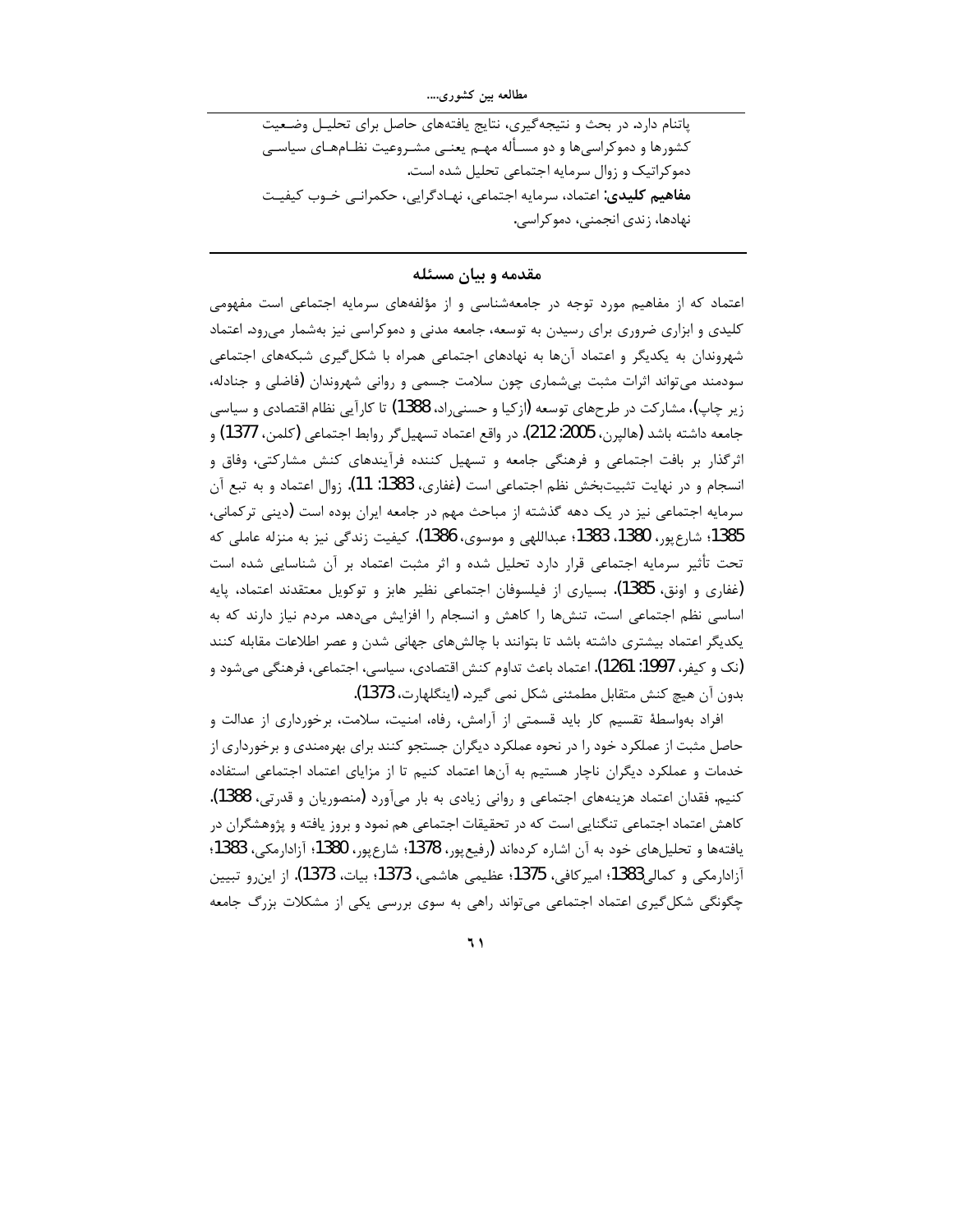امروز ایران باشد. به این ترتیب، یکی از سؤالات مهم در جامعهی ایران این است که چه عواملی بر شکل گیری اعتماد در جامعه تأثیر دارند؟

دستهای از پژوهشها برای تبیین اعتماد اجتماعی به متغیرهایی نظر دارند که به خروجی نهادهای اجتماعي ارتباط دارند (رويكرد نهادمحور)، و پژوهشهاي ديگري عمدتاً به نقش متغيرهايي كه ناظر بر ویژگی های نهادی جامعه نیستند تأکید داشتهاند (رویکرد جامعهمحور). برای مثال، قریشی و صداقت به تأثیر سطح شهروندی، نگرش دینی، مشارکت اجتماعی، پایگاه اقتصادی و اجتماعی و فقر فرهنگی بر اعتماد پرداختهاند. افشانی و همکاران به تأثیر نقش انسجام هنجاری، میزان دینداری، نوع روابط اجتماعی و میزان مشارکت اجتماعی بر اعتماد نظر داشتهاند. رابطهی سنتگرایی و پایگاه اقتصادی-اجتماعی با اعتماد اجتماعی نیز در پژوهش اجاقلو و زاهدی بررسی شده و ارتباط معناداری میان آنها مشاهده نشده است. پژوهش امیرکافی نیز تأثیر امنیت، سرمایه اجتماعی، تعاملات اظهاری، تعهد در رابطه، تعهد درونی، دگرخواهی و مقبولیت اجتماعی بر اعتماد را نشان داده و حاکی از آن است که با افزایش تحصیلات میزان اعتماد اجتماعی کاهش مییابد. (قریشی و صداقت، 1388؛ افشانی و همكاران، 1388؛ اجاقلو و زاهدي، 1384؛ امير كافي، 1375). مقالهٔ حاضر، با بررسي دادههاي تطبيقي بین کشوری، به بررسی قوت رویکردهای جامعهمحور و نهادمحور در تبیین اعتماد اجتماعی میپردازد.

### مرور مطالعات پیشین

بررسی محمود شارعپور درباره اعتماد مردم به نیروی پلیس که بر اساس تفکیک بین دو رویکرد اصلی: نهادمحور و جامعهمحور صورت گرفته نشان میدهد در تبیین اعتماد مردم به پلیس متغیرهای اجتماعی نهادمحور بسیار بیشتر از متغیرهای فردی و مشارکت در انجمنهای داوطلبانه، متغیرهای اجتماعی یا عوامل مربوط به حکومت عادلانه و کارآمد مؤثر است. بر این اساس نوع نگرش مردم به کنشگران دولتی و نحوه عملکرد سازمانهای دولتی بر ارزیابی آنان از قابلیت اعتماد به پلیس تأثیر فراوانی دارد (شارع پور، 1388 :2-16)

پژوهش سردارنیا و همکارانش به بررسی تأثیر حکمرانی خوب و سرمایه اجتماعی بر اعتماد سیاسی می پردازد. تأثیر متغیرهای احساس امنیت اجتماعی، نبود فساد و تبعیض به عنوان شاخص های حکمرانی خوب و متغیرهای اعتماد عمومی و عضویت در 9 انجمن داوطلبانه به عنوان شاخص های سرمایه اجتماعی و چند متغیر زمینه ای برای اعتماد سیاسی به آزمون گذاشته شدهاند. اعتماد سیاسی نیز از طریق سنجش اعتماد به 21 نهاد دولتی سنجش شده است. یافتههای این تحقیق نشان میدهد متغیرهای مربوط به حکمرانی خوب بهتر از متغیرهای مربوط به سرمایه اجتماعی تبیین گر واریانس اعتماد سیاسی است. بهطوری که هر سه متغیر حکمرانی خوب وارد معادله رگرسیون اعتماد سیاسی شدهاند اما از میان متغیرهای سرمایه اجتماعی تنها عضویت در بسیج بهمنزله نوعی مشارکت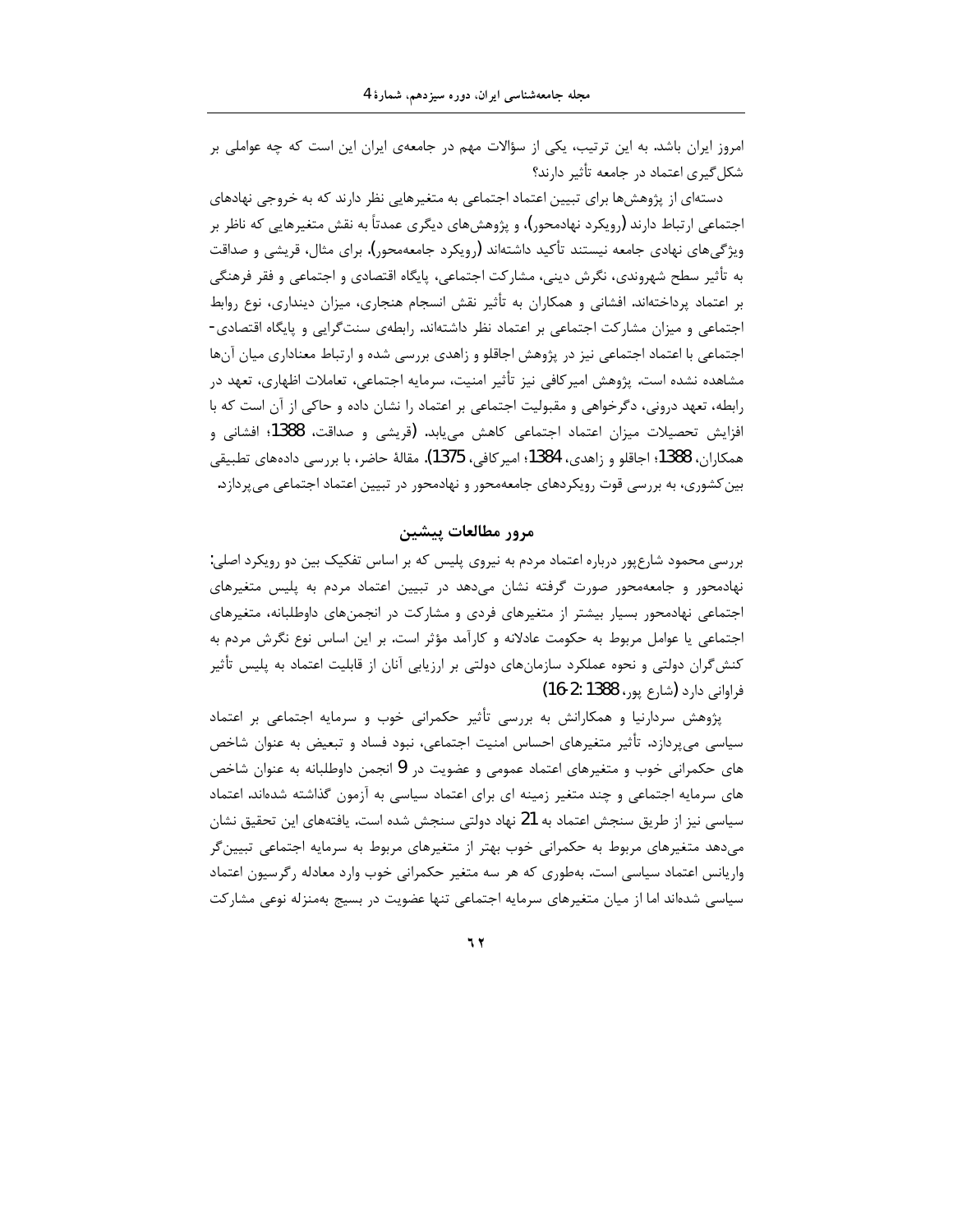مطالعه بین کشوری….

اجتماعي در معادله باقي مانده است (سردارنيا، قدرتي و اسلام، 1388).

پژوهش منصوریان و قدرتی نیز درباره رویکرد جامعهمحور و نهادمحور به تبیین اعتماد اجتماعی صورت گرفته است تا اعتماد رقيق يا تعميمِيافته و اعتماد غليظ يا خاص گرايانه بررسي شود. با اينحال تمرکز اصلی این تحقیق بر اعتماد رقیق است و چارچوب نظری مورد نظر نیز برای تبیین اعتماد رقیق ارائه شده است. فرضیههای این تحقیق از نظریه سرمایه اجتماعی پاتنام و نظریه نهادگرای روثستاین و استول گرفته شده و در نمونهای 600 نفری از شهروندان سبزوار آزمون شدهاند. یافتههای آزمون تک متغيره نشان مى دهد بين متغيرهاى مستقل تجربه تبعيض، فساد، احساس امنيت اجتماعى، اعتماد نهادی (که متغیرهای نظریه نهادی هستند) و سن با اعتماد رقیق رابطه معنادار وجود دارد. جهت رابطه برای دو متغیر اول، معکوس و برای باقی متغیرها مستقیم است. اما رابطه اعتماد با متغیرهای: میزان عضویت در گروههای رسمی، میزان استفاده از رسانهها، میزان عضویت در گروههای غیررسمی، تحصیلات، درآمد و مرتبه شغلی معنادار نیست. در آزمون چندمتغیره متغیرهای اعتماد نهادی، فساد، امنیت اجتماعی و سن به ترتیب وارد معادله شدند و مجموعاً 53 درصد از واریانس متغیر اعتماد را تبیین میکنند. نتایج همچنین نشان داد که قدرت تبیین نظریه نهادی نسبت به نظریه سرمایه اجتماعي جهت تبيين اعتماد در جامعه مورد مطالعه بيشتر است (منصوريان و قدرتي، 1388). برخي تحقیقات نیز بر متغیرهایی غیر از عضویت در شبکههای اجتماعی تأکید میکنند با این حال رویکرد ایشان نهادمحور نیست ولی متغیرهایی را مد نظر قرار میدهند – نظیر احساس امنیت، رضایت از زندگی، احساس بیگانگی، فضای مناسب اخلاق عمومی، و همبستگی اجتماعی – که می توان آنها را خروجیهای حکمرانی خوب(کیفیت نهادها)ی اجتماعی نیز دانست. (هزارجریبی و صفری شالی،  $(1388)$ 

یژوهش زتومکا (1384) در لهستان نشان می۵هد زنان تمایل به تأکید بر روی انتظارات آسان و سبک (عدالت و انصاف) داشته و مردان متمایل به انتظارات سخت و دشوار (کارآیی) هستند. در عین حال ثروتمندان و کسانی که از نظر شغلی در رده بالاتری قرار دارند تمایل به تاکید بر روی معیارهای سخت و دشوار (قابلیت و توانمندی) را دارند، در حالی که افراد فقیر و کسانی که از لحاظ سلسله مراتب شغلی در رده پایینی هستند یا افراد غیرشاغل بر معیارهای آسان (صداقت) تکیه دارند (زتومکا، 1384 : 67-68). عواملي نظير كارآمدي، توانمندي و قابليت همگي خروجيهاي نهادي هستند.

دلهی و نیوتون (2005) در بررسی تطبیقی اعتماد اجتماعی در 60 کشور جهان به این نتیجه رسیدهاند که مذهب، همگونی اجتماعی و عدم وجود شکافهای اجتماعی، ثروت اقتصادی، برابری اجتماعي و فقدان فساد از جمله عوامل مهمي هستند كه سبب تقويت اعتماد اجتماعي ميشوند. ولش و همکاران (2005) نیز با تأکید بر وجه ارتباطی اعتماد به بررسی ادبیات موجود در مورد نوعدوستی پرداخته اند. به نظر آنها نوعدوستی و اعتماد خاستگاه مشابهی دارند و با بررسی آثار موجود در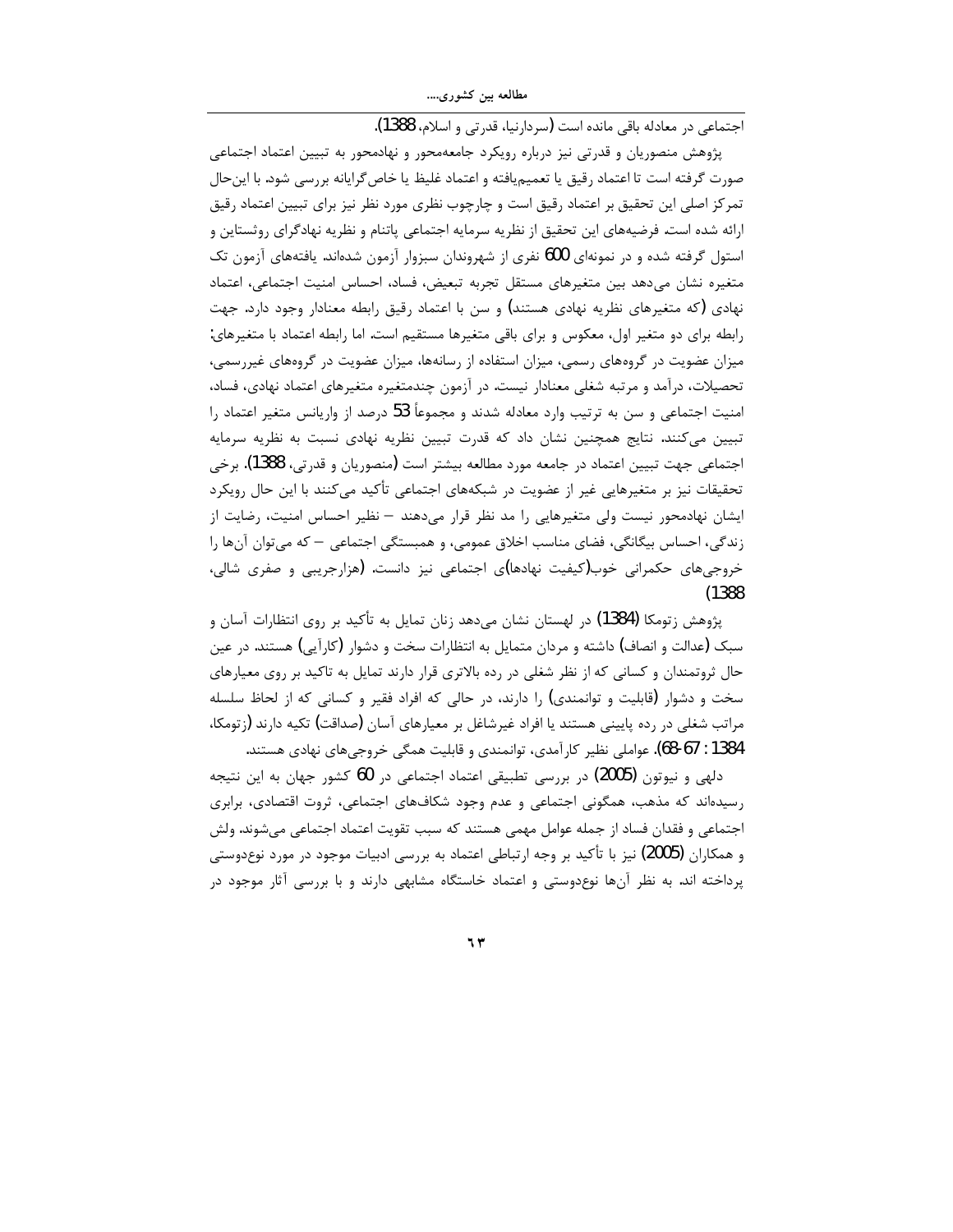رهیافت جامعهشناختی به این نتیجه می رسند که در این سنت عواملی چون تعامل، تعهد اخلاقی، قابل اعتماد بودن، روابط اجتماعي، همكاري و آشنايي موجد اعتماد و سرمايه اجتماعي|ند. تحقيقي دیگر در کره جنوبی با استفاده از دادههای پیمایش جهانی ارزشها اثر نابرابری درآمدها بر اعتماد اجتماعی ٫۱ معنادار یافته است (جونگ-سونگ، 2005). پژوهش اریک اوسلانر (2001) در آمریکا نیز تأثیر قاطع نابرابری بر کاهش اعتماد اجتماعی را نشان میدهد. تحقیق فرایتاگ (2003) درخصوص مقایسه سوئیس و ژاپن نیز نشان میدهد با وجود تفاوت بین ژاپن و سوئیس از نظر نگرشهای اخلاقی مردم، سطح رضایت از زندگی و میزان عضویت در انجمنهای داوطلبانه به نظر می رسد بین اعتماد اجتماعی و متغیرهای تحصیلات، استفاده از رسانههای جمعی و فرهنگ جهانشهری در هر دو کشور رابطه وجود داشته باشد. با وجود استدلال برخی اندیشمندان مبنی بر این که ارتباطی بین اعتماد سیاسی و اعتماد اجتماعی وجود ندارد نتایج تحقیق مزبور نشان میدهدکه اعتماد به نهادهای سیاسی در حد گستردهای زمینه را برای رشد و گسترش اعتماد اجتماعی در سطح هر دو جامعه فراهم مے آورد.

بریتزر (2004) به مطالعه رابطه بین اعتماد سیاسی و سرمایه اجتماعی در کشور سوئد پرداخته است. این تحقیق با مطالعه نظرات پاتنام درخصوص سرمایه اجتماعی و نظرات تیلور درباره اعتماد سیاسی به دنبال پاسخگویی به این سوال است که چرا برخی از شهروندان اعتماد سیاسی بیشتری نسبت به دیگران دارند؟ براساس نظر تام تیلور اگر مردم طرز عمل سیاسی را منصفانه ارزیابی کنند در حمایت از نهادهای سیاسی و رهبران سیاسی کوتاهی نمی کنند. او بر این اساس سه فرضیه از نظرات پاتنام و سه فرضیه از نظریات تیلور استخراج می کند که به ترتیب عبارتند از:

1. هرچه اشخاص بيشتر عضو فعال انجمنها باشند اعتماد اجتماعي بيشتري دارند.

ِ هر چه اعتماد افقی (اعتماد بین افراد همِمرتبه) بالاتر باشد اعتماد اجتماعی بالاتر  $\overline{\phantom{0}}$ مىرود.

هر چه روحیه مدنی مردم بیشتر باشد اعتماد اجتماعی آنها هم بیشتر است. .3

هر چه اعتماد مردم به نهادهای قضایی و کارگزاران آن بیشتر باشد اعتماد سیاسی  $\cdot$ .4 آنها بالاتر است. 5. هر چه مردم طرز عمل دولت را درست¤ر ارزیابی کنند اعتماد اجتماعیشان بیشتر مے شود.

6. هر چه مردم بیشتر احساس کنند که می توانند روی تصمیمات سیاسی کنترل داشته باشند اعتماد اجتماعی بیشتری خواهند داشت.

روش کار او مقایسه بین اعتماد سیاسی در سطح ملی با سطح محلی است. برای این کار محقق 45 شهر سوئد را مطالعه می کند و تعداد 9042 نفر در کل این شهرها مورد سوال قرار می گیرند. نتایج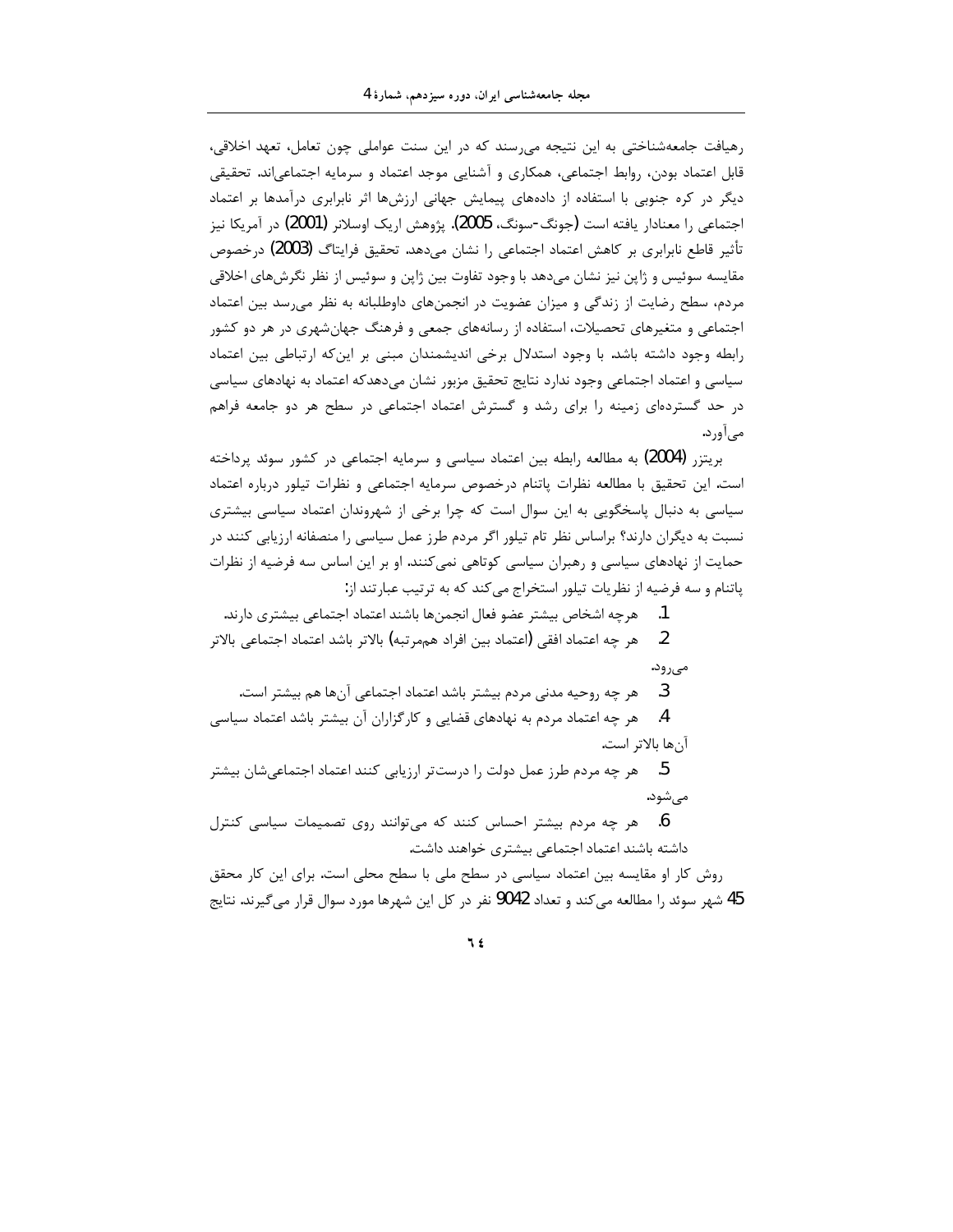تحقیق نشان داده است که فرضیات تیلور بهتر می تواند اعتماد سیاسی در سطح ملی را تبیین کند. در کل افرادی که منافع سیاسی، یا هویت حزبی، یا در انجمنها موقعیتی دارند، یا اعتماد اجتماعی بالاتری دارند اعتماد سیاسی بالاتری هم دارند. همچنین کسانی که به نهادهای قضایی، وکلا، و قضات اعتماد دارند، اعتماد سیاسی بالاتری دارند. فرضیه سوم تیلور که بر اساس آن مردمی که احساس می كنند فرصت اعتراض به تصميمات سياسي را دارند (حتى اگر اصلاً از اين فرصت استفاده نكنند) اعتماد اجتماعی و سیاسی بالاتری دارند، در این تحقیق تأیید شده است. از بین متغیرهای سیاسی و نهادی، رضایت از عملکرد دموکراسی بیشترین تأثیر را در اعتماد اجتماعی و سیاسی داشت و از بین متغیرهای اقتصادی، دو متغیر سطح مالیات شهر و ارزیابی شهروندان از موقعیت اقتصادی شهرشان بیشترین تأثیر را بر اعتماد سیاسی داشت. پیشنهاد نهایی بریتزر این است که تبیین اعتماد اجتماعی و سیاسی باید از سطح نهادی بهدست آید نه از سطح فردی. به عبارت دیگر سنجش اعتماد اجتماعی و سیاسی از طریق چگونگی عملکرد نهادها و ماهیت کنش آنها بهتر صورت میگیرد.

مرور پژوهشهای انجام شده درباره اعتماد اجتماعی نشان دهنده نوعی شکاف میان مطالعات داخلي و خارجي است. اگرچه در هر دو دسته مطالعات داخلي و خارجي مي توان مطالعه اثر عوامل اخلاقی و بینفردی مثل عواطف تعمیمیافته، ارتباطات انسانی، جامعهپذیری خانوادگی، اعتقادات دینی، فضای مناسب اخلاقی عمومی را مشاهده کرد، و این متغیرها در هر دو دسته فراوانی بیشتری دارند، اما در مطالعات خارجی بیشتر به نقش نهادها، کیفیت نهادی و خروجیهای متأثر از نهادها پرداخته شده است. بریتزر در مطالعات خارجی به شکل آشکاری به متغیرهای نهادی اهمیت بیشتری می دهد اما مطالعات دیگر نیز به آن توجه دارند؛ اما در بین پژوهشهای داخلی تنها دو مطالعه (منصوريان و قدرتي، 1388؛ شارع يور، 1388) به طور مشخص به بررسي تجربي تقابل دو رهيافت نهادمحور و جامعه محور توجه کردهاند. بنابراین به نظر می سد توجه کردن به متغیرهای نهادی و تلاش برای آشکار کردن سازوکارهای تأثیر آنها می¤واند در اولویت پژوهشها درباره سرمایه اجتماعی ىاشد.

چارچوب نظری

سؤال اصلی مقاله این است که چه عواملی بر انواع اعتماد مؤثرند. در این خصوص نظریههای موجود را می توان به دو دسته کلی تقسیم نمود: 1- رهیافت نهادمحور که کیفیت نهادها را عامل تبیینکننده سطح اعتماد اجتماعي مي‹اند؛ و 2- رهيافت جامعهمحور كه قائل به تأثير شبكهها و روابط اجتماعي بر اعتماد است. مقالهٔ حاضر می کوشد تا به مقایسه این دو رهیافت پرداخته و با استفاده از دادههایی دربارهٔ مجموعهای از کشورهای جهان، سهم عوامل ساختاری-نهادی و عوامل اجتماعی (عضویت در شبکهها و روابط اجتماعی) را در تبیین اعتماد اجتماعی و اعتماد نهادی روشن سازد. به عبارت دیگر

0 م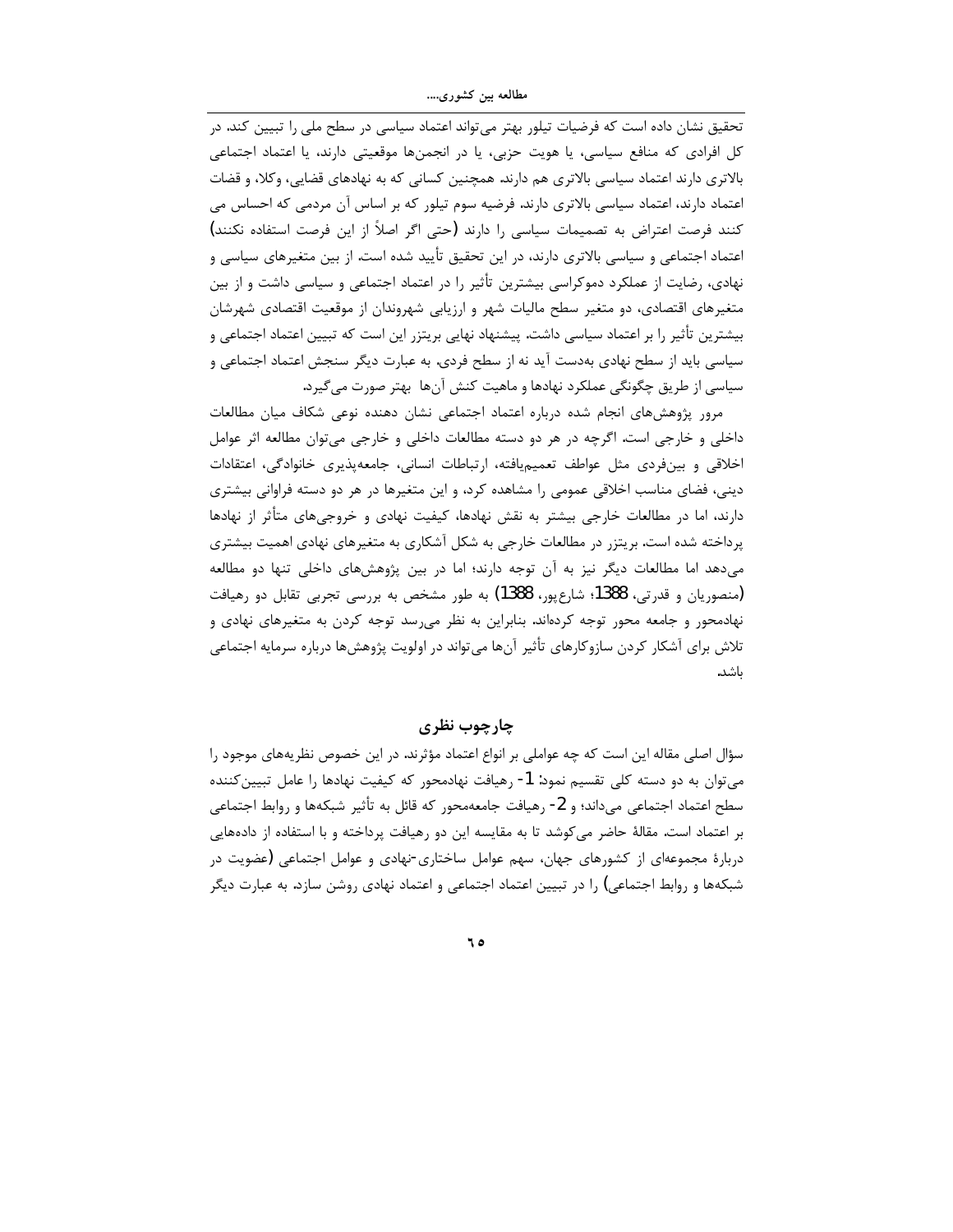سؤال اصلی تحقیق این است که در تبیین اعتماد اجتماعی و اعتماد نهادی، کدام دسته از عوامل نقش مهمتری ایفا می نمایند: ویژگیها و کیفیتها نهادی یا ویژگیهای مربوط به مشارکت و عضویت در شبکههای اجتماعی. دیدگاه جامعهمحور برآمده از رویکرد رابرت پاتنام (1380) به تبیین کارآمدی دموکراسی در ایتالیاست که قریب دو دهه تحقیقات بسیاری را درباره نقش سرمایه اجتماعی دامن زده است. رویکرد دوم حاصل ایدههایی است که اگرچه به اهمیت رویکرد و مفاهیمی که پاتنام در علوم اجتماعی وارد ساخت اذعان دارند، لیکن تأکید وی بر مشارکت در شبکههای اجتماعی را ناقص دانسته و اعتماد را محصول کیفیت نهادها می|نگارند (روثستاین، 2005).

رابرت پاتنام کوشیده است تا تفاوت کارآمدی دموکراسی در جنوب و شمال ایتالیا را تبیین کند. سؤال اصلی پاتنام این است که «برای ایجاد نهادهای نمایندگی قوی، مسئول و کارآمد چه شرایطی لازم است؟» (پاتنام، 1380: 27)؛ و معتقد است «یک حکومت خوب نه تنها درخواستهای شهروندانش را مورد توجه قرار مىدهد (يعني پاسخ گوست) بلكه اقدامات مؤثري نيز براي برآوردن اين درخواستها انجام می،دهد (یعنی کارآمدی است**)» (**همان: 119). رأی دادن برای انتخاب مجلسی از نمايندگان، در يک انتخابات، توأم با نمايندگي واقعي جامعه، و همراه با آزادي و انصاف، خيلي خوب است. اما، اگر این مجلس نتواند تصمیماتی باکیفیت اتخاذ کند به نحوی که قابل اجرا باشند، یا اگر کنترل خود بر دستگاه اجرایی را از دست بدهد، این دموکراسی به درد نمیخورد. به این ترتیب پاتنام بر ضرورت اثربخشی دموکراسی تأکید میکند (روثستاین، 2005: 47). و مایل است بداند علت تفاوتهای موجود در عملکرد نهادی ایالتهای شمالی و جنوبی ایتالیا چیست (همان: 147) چیست. اما نکته مهم برای پاتنام این بود که هیچیک از «متغیرهای معمول» که تا آن زمان اثر آنها بر کیفیت دموکراسیها بررسی شده بود – ناهماهنگی و برخورد سیاسی، شقاق سیاسی، قطبی شدن ايدئولوژيک، ثبات اجتماعي، آموزش، شهرنشيني، ثبات پرسنل (پاتنام، 1380: 206-200) — نمی توانست به نحو رضایتبخشی در تبیین تفاوتهای دموکراسی در مناطق مختلف سهم داشته باشد. وي نظرية ارتباط مدرنيزاسيون و عملكرد نهادي را رد مي كند (همان: 154)، معتقد است «به سختی می¤وان این عقیده را پذیرفت که مشارکت مدنی صرفاً یکی از تبعات رفاه اقتصادی است»

(همان: 259)، به گفته او محاسبات آماری نشان می۵هد که سنتهای مدنی در دهه 1900 «واقعاً خيلي بهتر از خود توسعه اجتماعي-اقتصادي، توسعه اجتماعي-اقتصادي دهه 1970» (همان: 265) در ایالتھای شمالی ایتالیا را پیش بینی می کنند، ھمبستگی معنیداری میان چگالی و وزن انجمنی بودن منطقه<sup>1</sup> و چگونگی کارکرد دموکراسی مییابد و معتقد است «زمینه و محیط مدنی برای نوع عملکرد نهادها مهم مے،باشد» (همان: 206). خلاصه این¢ه، هر قدر مردم بیشتر زندگی انجمنی

1. Density and weight of local associativeness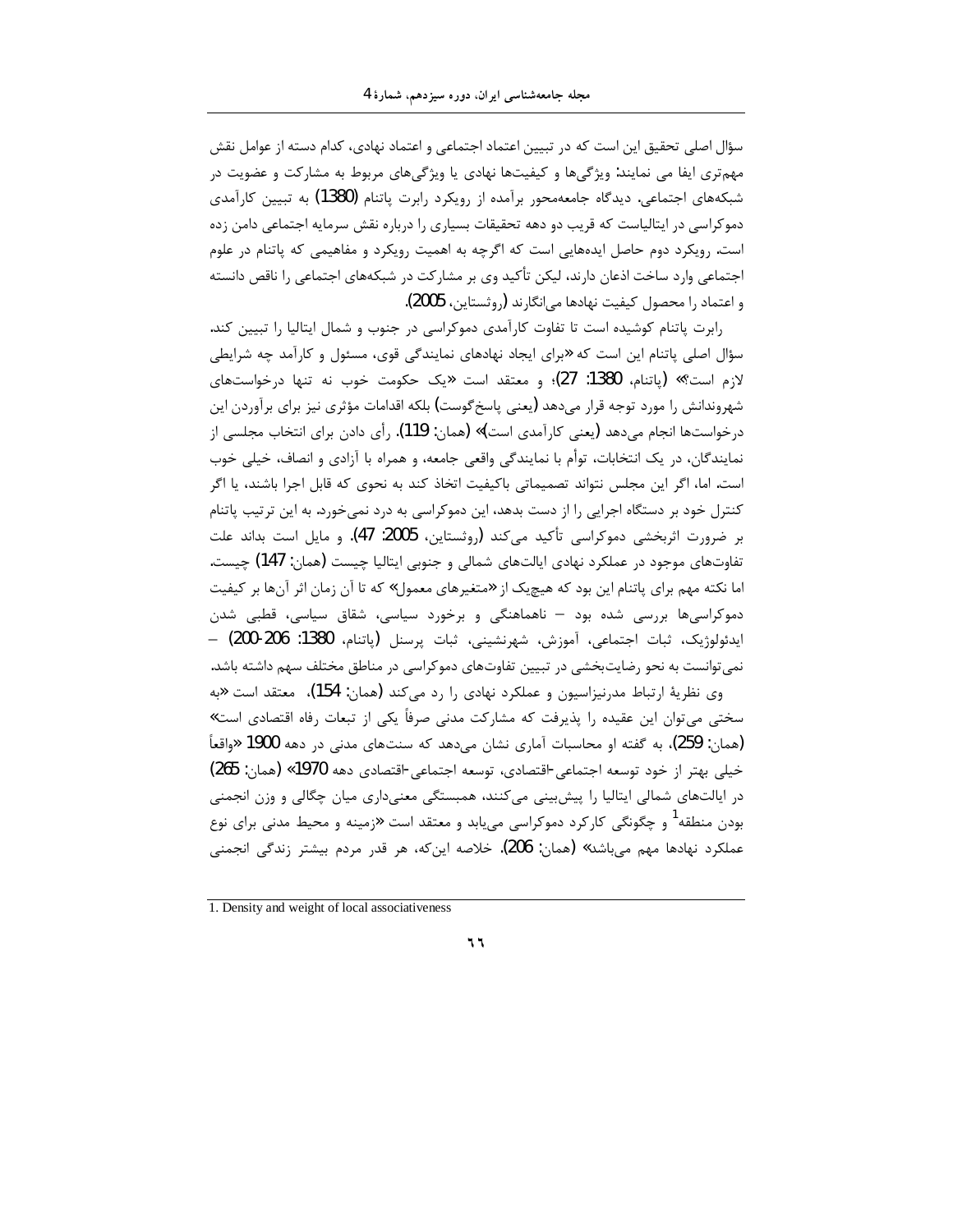(شاخصی از همبستگی مدنی) پویاتری داشتند، دموکراسی بهتر کار میکرد. تحلیل پاتنام یک گام جلوتر رفت و نشان داد میزان انجمنی بودن نه تنها بهتر کار کردن دموکراسی را تبیین میکرد، بلکه توضيح مي داد كه چرا آن مناطق رشد اقتصادي بيشتري را تجربه كرده بودند. (روثستاين، 2005: 48؛ هم چنين نگاه کنيد به: ياتنام، 1380: 273-271)

پاتنام اشاره دوتوکویل درخصوص دموکراسی در آمریکا به تأثیرات داخلی و خارجی انجمنهای مدني را متذكر شده (پاتنام، 1380: 160) و معتقد است «... يک شبکه وسيع از انجمنهاي فرعي، هم در تجسم همکاری اجتماعی مؤثر است و هم به ایجاد آن کمک میکند» (1380: 161). وی با تحقیقات آپهوف و اسمن همءقیده است که فقر روستایی در جهان سوم نتیجه ناتوانی برای کنش جمعی در راستای منافع عمومی مشترک است. وی پویایی زندگی انجمنی را کلید همبستگی مدنی تلقی کرده و تفاوت شمال و جنوب ایتالیا را در «انجمن گرایی» آمریکایی گونه شمال و «خانواده *گ*رایی غيراخلاقي» جنوب تبيين مي كند (1380: 164). پاتنام تصريح مي كند «... زمينه و محيط مدني براي نوع عملکرد نهادها مهم است. تاکنون مهمترین عامل در توضیح حکومت خوب درجه نزدیکی زندگی اجتماعی و سیاسی یک منطقه به ایدهال جامعه مدنی است» (1380: 206). بررسی پاتنام نشان میدهد «این رابطه (رابطهٔ مدنیت و عملکرد نهادی) چنان قوی است که وقتی مدنیت یک منطقه را در محاسبه وارد می *ک*نیم رابطه پیش گفته بین توسعه اقتصادی و عملکرد نهادی کاملاً محو میشود» .(174 :1380)

تبیین پاتنام این است که مشار کت در انجمنهای داوطلبانه سرمایه اجتماعی|ی تولید می کند که بهواسطهٔ آن مبادلات مدنی بر مبنای اعتماد به بقیه مردم جامعه بنا می شود (فصل ششم کتاب *دموکراسی و سنتهای مدنی)*. – مثلاً، مردم مشتاق مشارکتاند زیرا به این *ک*ه دیگران نیز مقصودشان مشارکت است اعتماد دارند. سازمانهای داوطلبانه به کمک هنجارهای اجتماعی اعتماد و معامله به مثل ٰ «چسب پیونددهنده»ای خلق می *ک*نند که به کمکاش نوعی از همکاری که دموکراسی بر آن بنا شده امکان پذیر و تسهیل می شود و شالودهای می سازد که خلاص شدن از دام اجتماعی – فقدان توانایی انجام کنش جمعی در راستای منافع مشترک – را ممکن میکند (روثستاین، 2005: 48). به این ترتیب مشارکت اجتماعی در زندگی انجمنی موجد اعتماد اجتماعی دانسته می شود. «… شهروندان در مناطق مدنی نسبت به شهروندان غیرمدنیترین مناطق اعتماد اجتماعی بیشتری داشتند و اعتماد بیشتری به تبعیت از قانون بهوسیلهٔ دیگر شهروندان ابراز میداشتند. … در مناطق مدنی زندگی جمعی با این انتظار که دیگران احتمالاً از مقرارت پیروی خواهند کرد، تسهیل میگردد» (پاتنام، 1380: 194-193). بر اساس این عبارت، زندگی انجمنی سبب اعتماد شده و در نهایت به پیروی از مقررات و رعايت حقوق ديگران منجر مي شود. عبارت زير شرح دقيقي از ايدهٔ پاتنام است:

1. Reciprocity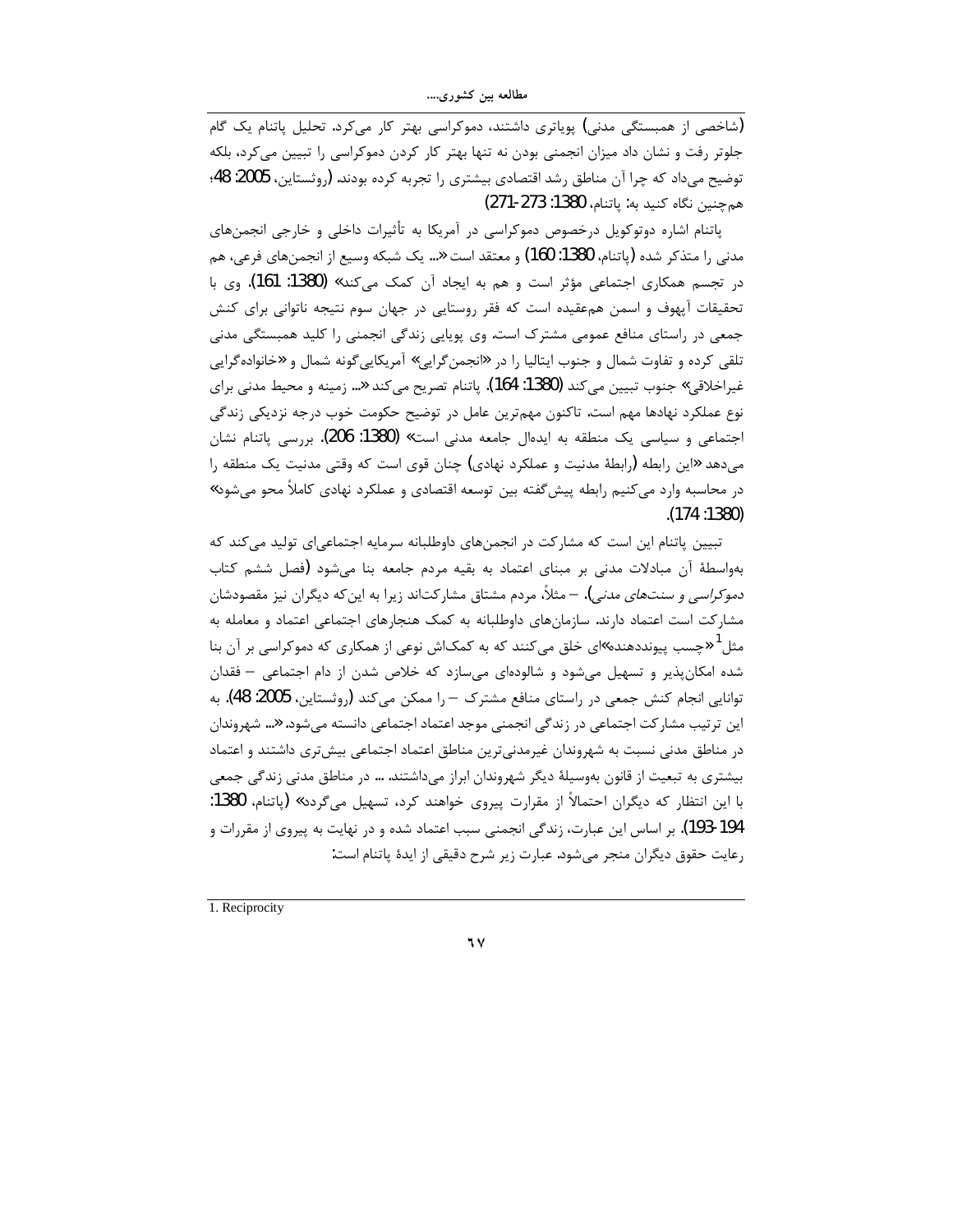ما می توانیم تا این جا یافتههایمان را بهطور سادهتر خلاصه کنیم. بعضی از مناطق ایتالیا از انجمنهای سرودخوانی، تیمهای فوتبال، باشگاههای حفاظت از پرندگان و باشگاههای روتاری زیادی برخوردارند. اغلب شهروندان این مناطق مشتاقانه مسائل عمومی را در مطبوعات دنبال می کنند. آنها در گیر موضوعات عمومی می شوند اما نه از طریق سیاستهای شخصی و مبنتی بر روابط حامی-کارگزار. ساکنان این مناطق برای انجام عمل درست به یکدیگر اعتماد نموده و از قوانین تبعیت می کنند. … رهبران و شهروندان هر و به برابری اعتقاد دارند. شبکههای اجتماعی و سیاسی نه بهطور عمودی بلکه به صورت افقی سازماندهی شدهاند و جامعه برای همبستگی، مشاركت مدنى، همكارى و درستكارى ارزش قائل است. (پاتنام، 1380: 199- $(198)$ 

تبیین پاتنام بر این پایه استوار است که زندگی انجمنی سبب شکل گیری اعتماد شخصی شده، اعتماد شخصی به اعتماد اجتماعی میانجامد، و این فقدان اعتماد هزینهی مبادله را بالا میبرد و در نهایت به کاهش موفقیت عملکرد نهادی می|نجامد (همان:291) و دقیقاً از همین,وست که خود وی مي پرسد «چگونه اعتماد شخصي به اعتماد اجتماعي بدل مي شود؟» (همان: 292) و بلافاصله پاسخ میدهد «اعتماد اجتماعی در جوامع مدرن پیچیده از دو منبع مرتبط یعنی هنجارهای معامله متقابل و شبکههای مشارکت مدنی ناشی میشود» (همان: 293). در ضمن، «هنجارهایی که اعتماد را تقویت می کنند توسعه می یابند چرا که آنها هزینه معاملات را پایین آورده و همکاری را تسهیل می نمایند. … کنشهای متقابل شخصی اطلاعاتی در مورد قابل اعتماد بودن دیگر بازیگران فراهم می کند که نسبتاً بی هزینه و قابل اتکا هستند» (همان: 295-294). پاتنام معتقد است شبکههای مدنی: هزینههای بالقوه عهدشکنی را کاهش میدهند، فرصتطلبی را به خطر میاندازند، هنجارهای معامله به مثل را تقویت می کنند، ارتباطات را تسهیل کرده و جریان اطلاعات در مورد قابل قبول بودن افراد را بهبود می بخشند، و تجسم موفقیت پیشینیان در همکاری هستند که می توانند به عنوان چارچوب فرهنگی براي همكاري آينده عمل كنند (همان: 297). به اين ترتيب، پاتنام صريحاً بر حصول اعتماد اجتماعي و اعتماد نهادی از مسیر شکل گیری اعتماد شخصی در شبکههای مشارکت مدنی تأکید دارد.

روثستاین و استول (2008) ضمن صراحت داشتن درخصوص اهمیت اندیشه پاتنام و نقشی که در ایجاد مطالعات سرمایه اجتماعی داشته است، نظریهای را در نقد اندیشه یاتنام پرورانده است. روثستاین و استول نظریههای اعتماد را به دو دسته تقسیم میکنند: رهیافت جامعهمحور و رهیافت نهادمحور. رويكرد فوكوياما و پاتنام به اعتماد ذيل رهيافت جامعهمحور قرار مي گيرد (پاتنام، 1380؛ فوكوياما، 1385). چنان كه شرح فوق درخصوص نظريه ياتنام نشان داد، از نظر وي وجود اعتماد فراگير تابع چگالي زندگي انجمني است و آمادگي بالقوه شهروندان جهت همکاري و مشارکت با هم و انجام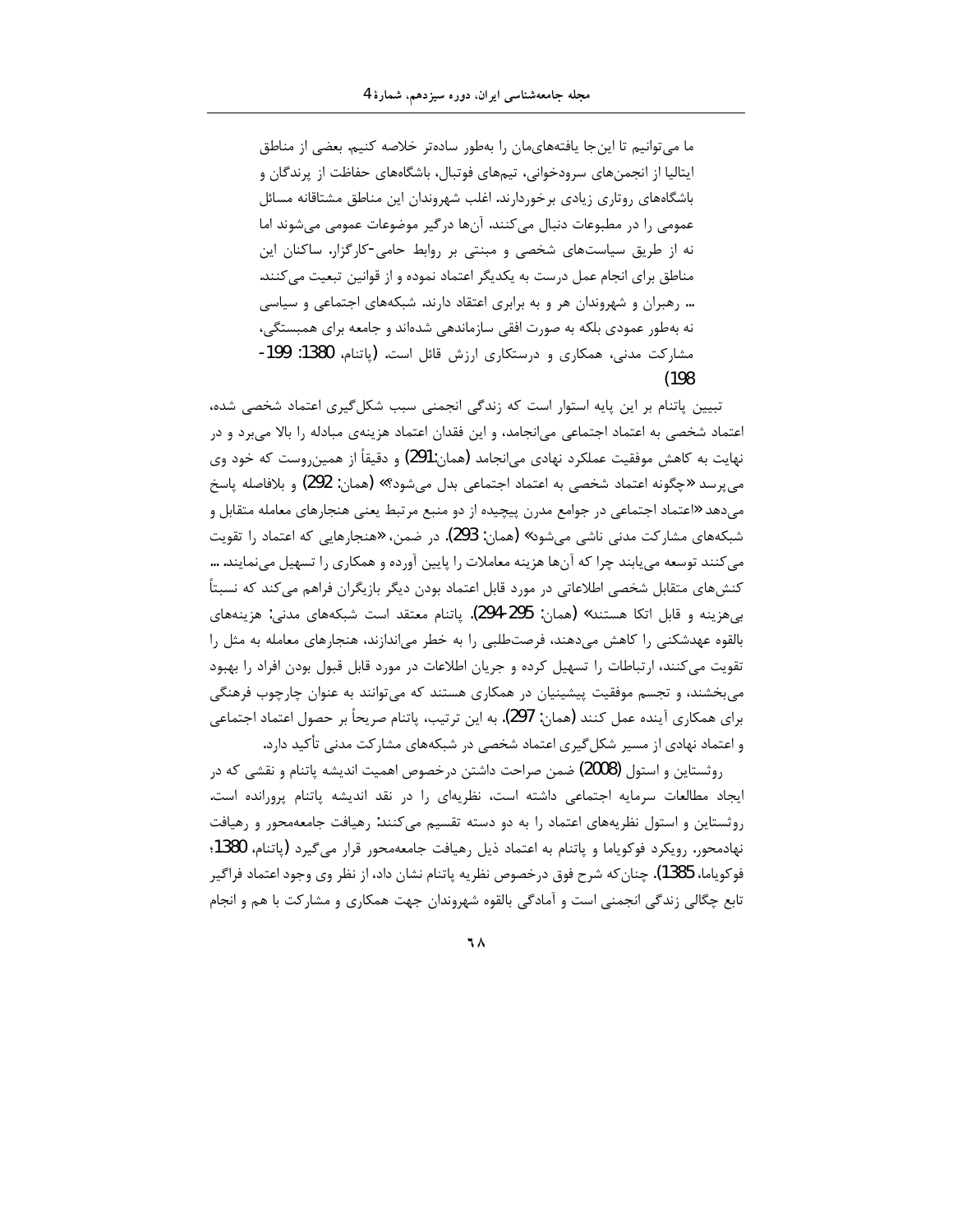فعالیتهای مدنی را نشان میدهد. در این رویکرد، نگرشهای مربوط به اعتماد فراگیر فراتر از مرزهای تعامل رودررو رفته و افرادی راکه با هم آشنا نیستند یکپارچه میسازند. اما از نظر روثستاین و استول، شدت جامعه مدنی نیست که موجد اعتماد است، بلکه آنچه برای اعتماد فراگیر مهم است کار آمدی و عدالت نهادهاست و فقدان اعتماد به نهادها، وجود فساد و رشوهخواری و احساس ناامنی در رابطه با دیگران بر اعتماد فراگیر تأثیر میگذارد. ایشان چهار سازوکار علی برای تبیین ویژگیهای نهادی اعتماد تعمیمیافته را به صورت زیر مشخص میکنند: الف- عدالت و کارآمدی نهادی بر برداشت فرد از امنیت خود تأثیر میگذارد. یعنی ترس از دیگران موجب بی|عتمادی به آنها میشود؛ ب- عدالت و کارآمدی نهادها، تعیینکننده برداشت فرد نسبت به حافظان منافع عمومی است. اگر نهادها قابل اعتماد نباشند مردم نیز قابل اعتماد نخواهند بود؛ ج- عدالت و کارآمدی نهادها، نگرش نسبت به رفتار شهروندان را شکل میدهد. اگر فرد شاهد رشوهخواری در بین شهروندان باشد خودش نیز برای برآوردن نیازهایش ممکن است دست به چنین کاری بزند و از این طریق، اعتماد او به دیگران و نظام کاهش می یابد. د- نهادهای فاسد و ناعادل موجب تجربه تبعیض و بیءدالتی می شوند که این به نوبه خود تأثير منفي بر اعتماد اجتماعي فراگير مي گذارد (روثستاين و استول، 2008).

روثستاین تأکید میکند اعتماد اغلب در جوامعی با بوروکراسی مؤثر، عادل و منصف رشد میکند. ایدهٔ روثستاین و استول سازوکار علّی بین ویژگیهای نهادی و اعتماد عمومی را نشان میدهد و اعتبار آن را در یک زمینه ملی نمایش میدهد. بحث اصلی این مقاله این است که ساختار و ویژگیهای نهادهای دولتی معاصر عاملی مهم و نادیده گرفته شده برای تولید اعتماد عمومی است (همان). در واقع این نظریه نشان میدهد که عدالت رویهای نهادها، اعتماد عمومی شهروندان را تحت تاثیر قرار می دهد و بهطور خاص می گوید که چطور شهروندان احساس امنیت و حمایت را تجربه می کنند و چگونه استنباط خود از نظام و مقامات دولتی را به شهروندان دیگر تعمیم میدهند. تجربه آنها از تبعیض اعمال شده برخودشان و نزدیکانشان چگونه است؟

روثستاین (2005) با استفاده از دادههای موجهای مختلف پیمایش جهانی ارزشها از سال 1980 تا 1995، دادههای پیمایشی که توسط دانشگاه گوتنبرگ سوئد انجام شده و دادههای پیمایش ملی برابری-امنیت که در کانادا در سال (1999-2000 ) انجام شده به دنبال آن است که تصویری تجربی ارائه کند. نتایجی که این مقاله از دادههای فوق میگیرد این است که انواع مختلفی از اعتماد نهادی وجود دارد. به منظور این که این مطلب را نشان دهد محقق از موج سوم پیمایش جهانی ارزشها و تکنیک تحلیل عاملی استفاده نموده و حاصل آنکه شهروندان 56 کشور میان انواع اعتماد به نهادها در یک لیست تفاوت قائل میشوند. استفاده از سه روش متفاوت تحلیل عاملی ابعاد مختلف نهادها را آشکار ساخت. به عبارت دیگر شهروندان بین نهادهای دولتی بهویژه نهادهای سیاسی با دیگر نهادها تمایز قایل میشوند. نکته کلیدی در این مقاله جهت علّی است و این که نهاهای مؤثر و کارآمد و به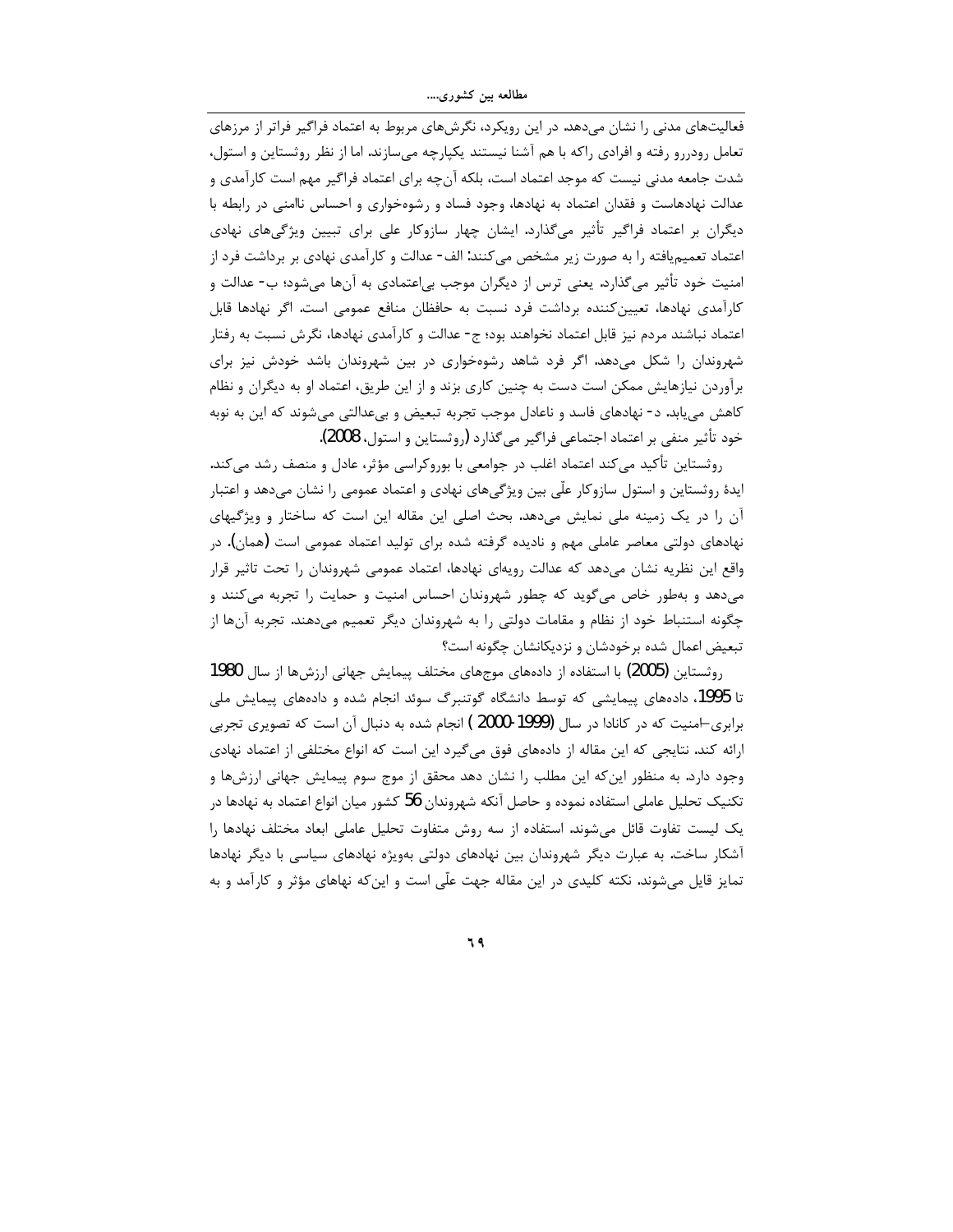دور از فساد و عادل هستند که اعتماد اجتماعی را پدید می آورند و نه برعکس.

به عقيدهٔ روثستاين و استول (2008) نظريه سرمايه اجتماعي پاتنام نمي¤واند ميان آن دسته از انجمنهای داوطلبانه که مولد اعتماد فراگیر هستند و آنها که اعتماد خاص گرایانه (اعتماد درون گروهی قوی و متعارض با برونگروهها) تولید میکنند تمایز قائل شود. در ضمن، نظریه سرمایه اجتماعی پاتنام دارای منطق خرد<sup>1</sup> برای چگونگی شکل *گ*یری اعتماد از دل تعاملهای رو در رو نیست. كه البته بهتر آن است گفته شود منطق خرد تبيين پاتنام (1380: 297) كفايت لازم را ندارد. همچنین، مطالعات تجربی نشان میدهند در برخی جوامع چگالی مشارکتهای انجمنی زیاد است ولی اعتماد فراگیر ضعیف است. لذا روثستاین معتقد است زندگی انجمنی چیز خوبی است اما الزاماً به معناي ايجاد كننده اعتماد فراگير نيست.

در رهیافت نهادمحور، نهادهای موجود در جامعه عامل اصلی ایجاد و تخریب اعتماد محسوب می شوند. در این رهیافت، تأکید اصلی بر نهادهای کارآمد است که به واسطه کارآمدی و عدالت خود، قراردادهای بین افراد را تضمین می کنند و خیانت کنندگان به قراردادها را مجازات مینمایند. از این رو افراد به این نتیجه می رسند که سایر شهروندان به خاطر وجود نهادهای قانونی کارآمد، به اعتماد آنها خیانت نمی کنند و بنابراین قابل اعتماد هستند (منصوریان و قدرتی، 1388). وقتی انسانها میدانند که اگر از اعتماد آنها سوءاستفاده شود، جایی یا کسی وجود ندارد که بتوانند به آن پناه ببرند در چنین شرایطی، طبیعی است که سوءظن داشته و بدبین باشند (شارعپور، 1389). بنابراین در نظریه نهادی، نهادها و عملکرد آنها درخصوص تضمین اعتماد و حمایتگری در برابر خیانت به اعتماد و كارآيي آنها در جهت ايجاد اعتماد و جلوگيري از فرسايش اعتماد مورد توجه قرار مي گيرد.

نهادگرایان چگالی نهادهای مدنی را از کارآمدی نهادهای عمومی متمایز میسازند. در ضمن معتقدند نهادها میتوانند اعتماد مثبت و فراگیر ایجاد کنند یا اعتمادی که تاریک است و فقط روابط درونگروه را تقویت میکند و حتی به مخاصمه با برونگروه میانجامد (گروههای تروریستی، انجمن های نازیها، یا دستههای جرم و جنایت نمونههایی از اعتماد تاریک درونگروهی را نشان میدهند). این البته نکتهای است که پاتنام نیز به هنگام شرح ماهیت روابط عمودی نهادهای مستقر در جنوب ايتاليا به آن توجه دارد ولي در كل نتايج متفاوتي اخذ مي كند (پاتنام، 1380: 179-175). محققان نظریه نهادی ترجیح می،دهند، به جای سؤال درخصوص این که چه افراد یا شبکههای اجتماعی|ی، جوامعي با اعتماد و سرمايه اجتماعي فراوان توليد مي كنند؛ ببينند كه چه نوع جوامعي و با چه نهادهایی، افراد یا شبکههایی با سرمایه اجتماعی زیاد پدید می آورند.

1. Micro-logic

 $\mathsf{v}$ .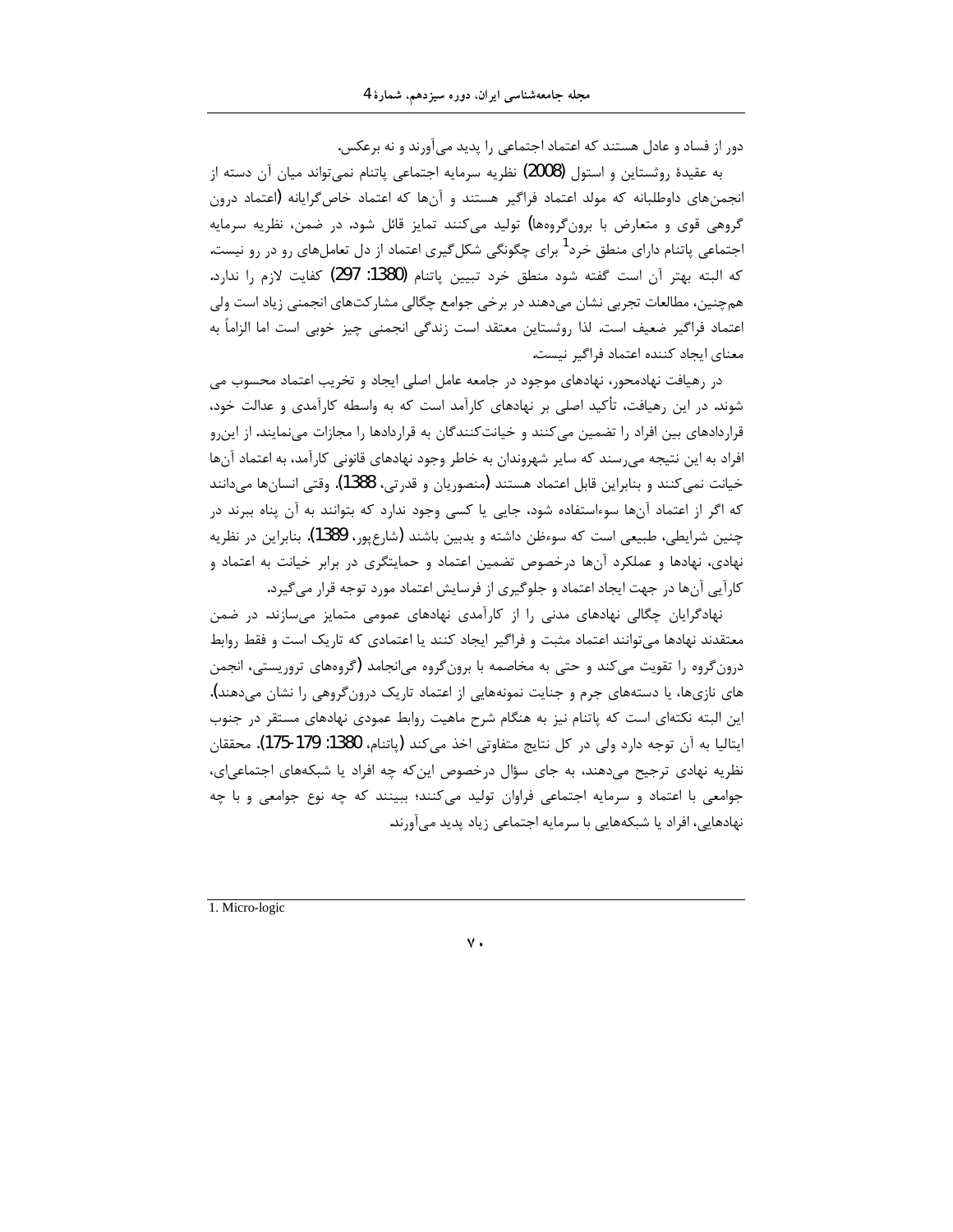## فرضیات پژوهش و مدل تحلیلی

متعاقب بحثهايي كه تاكنون مطرح شد، ميتوان سه فرضيه درخصوص پيدايش اعتماد اجتماعي ارائه کرد. فرضیهی اول بر مبنای ایده رابرت پاتنام بنا میشود. فرضیه دوم در تقابل با ایده پاتنام و بر اساس رویکرد نهادگرایان به ایجاد اعتماد اجتماعی است. بر اساس فرضیه اول «هر قدر عضویت در نهادهای مدنی در جامعهای بیشتر باشد، اعتماد اجتماعی و اعتماد نهادی بیشتری نیز در آن وجود دارد». فرضیه دوم ناظر بر این است که «کارآمدی و کیفیت نهادها تبیینکننده اعتماد اجتماعی و نهادی است». فرضیه سوم رابطه میان اداره دموکراتیک کشورها و میزان اعتماد در آنها را بیان می کند. بر اساس این فرضیه، کیفیت دموکراتیک نهادها می تواند موجد اعتماد باشد.

به این ترتیب، با دو متغیر وابسته و سه متغیر مستقل سروکار داریم. اعتماد فراگیر و اعتماد نهادی دو متغیر وابسته هستند. چگالی زندگی انجمنی، کارآمدی و کیفیت نهادها، و دموکراتیک بودن نظام سیاسی متغیرهای مستقلی هستند که برای تبیین متغیرهای وابسته بهکار گرفته میشوند.

## روش شناسے

اين پژوهش به صورت تطبيقي بين كشوري يا تطبيقي متغيرمحور (ريگين، 1388) انجام مي گيرد. داده های مربوط به اعتماد اجتماعی، اعتماد نهادی، عضویت در انجمنها و حکمرانی خوب (کیفیت نهادها) در 54 كشور جهان براي آزمون فرضيات بهكار گرفته مىشوند. براي سنجش اعتماد اجتماعي، اعتماد نهادی و عضویت در انجمنها از پیمایش جهانی ارزشها<sup>ا</sup> استفاده می کنیم. استفاده از این گونه بانک های اطلاعاتی در کنار همهٔ مزایایی که دارد، سنجش مفاهیم را به دادههایی که در آنها فراهم شده است محدود می کند. اما تصور می کنیم دادههایی که در اینجا به کار گرفتهایم از اعتبار کافی برای آزمون فرضيات برخوردارند.

اعتماد اجتماعی در زمینه ای فراتر از روابط چهره به چهره قرار میگیرد و اعتماد به غریبهها (کسانی که از روی نامشان آنها را نمیشناسیم و تعامل چندانی با آنها نداشتهایم) را در بر می گیرد. این نوع اعتماد در حقیقت، اعتماد به سایر مردم (همشهری، هم استانی، هموطن) جدا از پیوندهای محکمی است که در روابط بین شخصی یافت میشود (غفاری ،1383). برای سنجش اعتماد اجتماعی از این سؤال که «ممکن است بگویید به اکثر مردم میتوان اعتماد کرد یا باید به هنگام مواجهه با مردم خیلی مواظب بود؟» استفاده شده است. درصد افرادی که در هر کشور گزینه «به اکثر مردم می توان اعتماد کرد» را برگزیدهاند بهمنزله شاخص اعتماد فراگیر برای آن کشور بهکار گرفته شده است. میانگین هر شاخص برای هر کشور را محاسبه و برای سنجش اعتماد اجتماعی استفاده کردهایم. اعتماد نهادی، اعتماد به اقشار (معلمان، پزشکان ، قاضیان و …) و همین طور اعتماد به نهادها و

1. WVS 2005-2006 Wave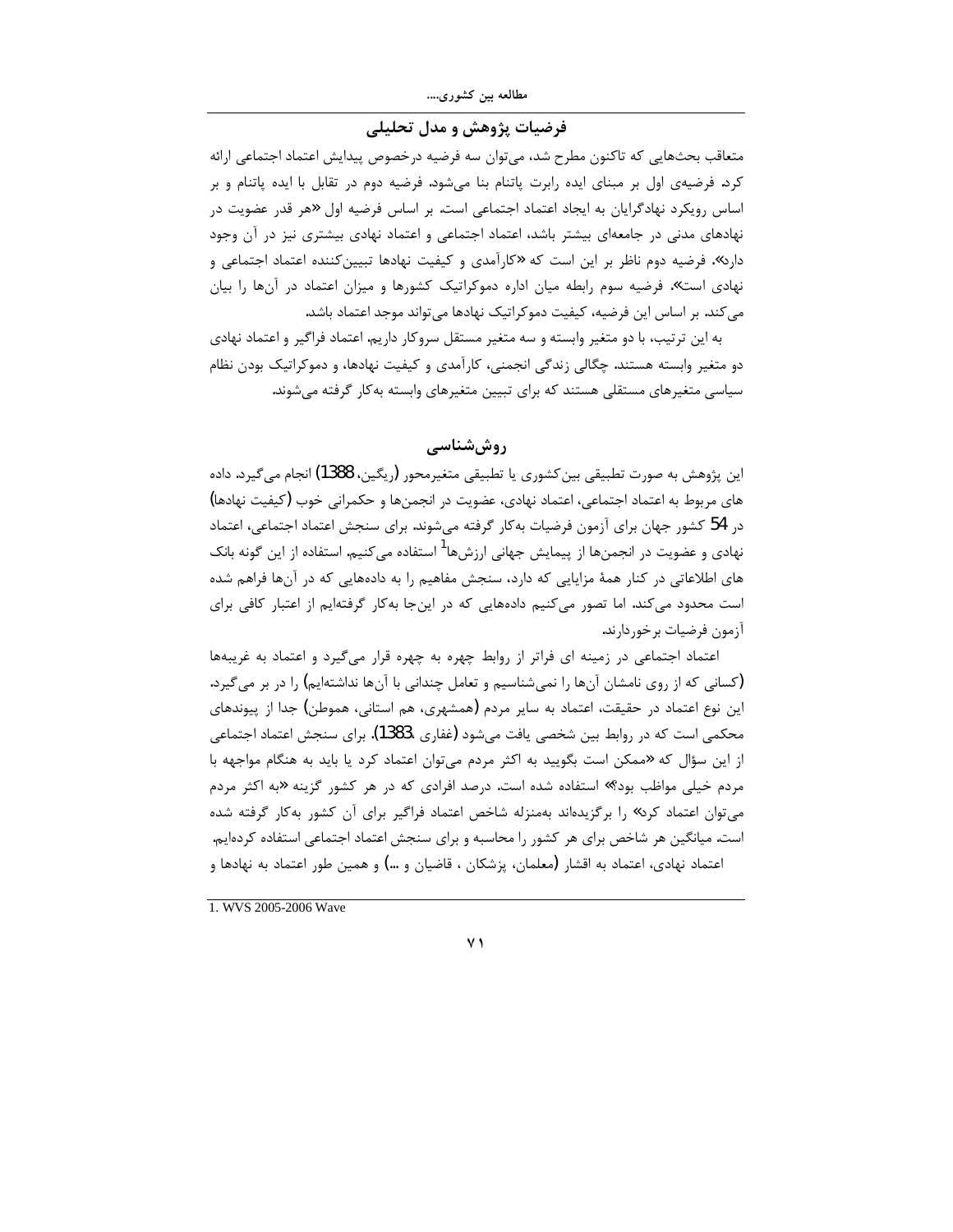سازمانها (آموزش و پرورش، نظام سلامت، دادگستری و … را شامل می،شود. این نوع اعتماد از انتزاعیترین اعتمادهاست چراکه اعتماد به سازمانهایی را شامل میشود که دارای ساختاری خاص هستند و بر اساس آن ساختار کنش و کنش متقابل را سامانِ هی میکنند (گیدنز، 1380؛ افه، 1384؛ زتومکا، 1384). در این پژوهش اعتماد نهادی نیز بر اساس پرسش از میزان اعتماد فرد به کلیسا، نیروهای ارتش، مطبوعات، تلویزیون، اتحادیههای کارگری، پلیس، دادگاهها، دولت مرکزی، احزاب سیاسی، پارلمان، ادارات عمومی، شرکتهای بزرگ، سازمانهای زیستمحیطی، سازمانهای زنان، و سازمانهای خیریه و بشردوستانه سنجیده شده است. میانگین اعتماد به هر سازمان در هر کشور، به عنوان شاخص سنجش اعتماد به آن نهاد استفاده شده است. شاخص اعتماد نهادی از طریق پاسخ به میزان اعتماد مردم به نهادهای زیر سنجیده شده است: کلیسا و مسجد، نیروهای مسلح، مطبوعات، تلویزیون، اتحادیههای کارگری، پلیس، دادگاه و سیستم قضایی، دولت مرکزی، احزاب سیاسی، مجلس قانونگذاری یا پارلمان، ادارات دولتی، شرکتهای بزرگ خصوصی، جنبشهای محیط زیست، جنبشهای زنان، و سازمانهای خیریه و بشردوستانه. البته لازم به ذکر است که شیوه کدبندی متغیرهای فوق در پیمایش اصلی به گونهای است که نمره بالا نشاندهنده بی|عتمادی نهادی است. به منظور فهم بهتر دادههای آماری، با کدبندی مجدد متغیرهای فوق، اکنون نمره بالا نشاندهنده اعتماد بیشتر مردم به نهادهای مختلف است.

در پیمایش جهانی ارزشها عضویت افراد در کلیسا یا سازمانهای مذهبی؛ سازمانها و باشگاههای ورزشی؛ مؤسسات هنری، موسیقی یا آموزشی؛ اتحادیههای کارگری،؛ حزب سیاسی؛ سازمانهای زیستمحیطی؛ اتحادیههای صنفی و حرفهای؛ سازمانهای خیریه و بشردوستانه؛ سازمانهای مصرف کنندگان؛ و سایر سازمانها پرسش شده است. پاسخگویان میتوانستهاند گزینههای عضو فعال، عضو غیرفعال، و عدم عضویت را برگزینند. بنابراین می توان گفت عضویت در سازمانها در سطح رتبهای سنجش شده است. از این دادهها برای سنجش میزان عضویت در نهادهای مدنی در هر کشور استفاده می شود.

مؤسسه «خانه آزادی"» بر اساس وضعیت آزادیهای مدنی و حقوق سیاسی در کشورهای جهان، دو شاخص برای هر کشور محاسبه می کند که هر کدام بین 1 تا 7 تغییر می کنند. هر قدر مقدار این شاخص بزرگ تر باشد، نشان دهنده فقدان بیشتر رعایت آزادیهای مدنی و حقوق سیاسی در یک کشور است. بر اساس مجموع نمره این دو شاخص، کشورها به سه دسته آزاد، تا حدودی آزاد و غیرآزاد تقسیم بندی می شوند. از این شاخص نیز برای سنجش وضعیت دموکراسی در کشورها استفاده کر دہایہ.

1. Freedom House

 $\forall$   $\forall$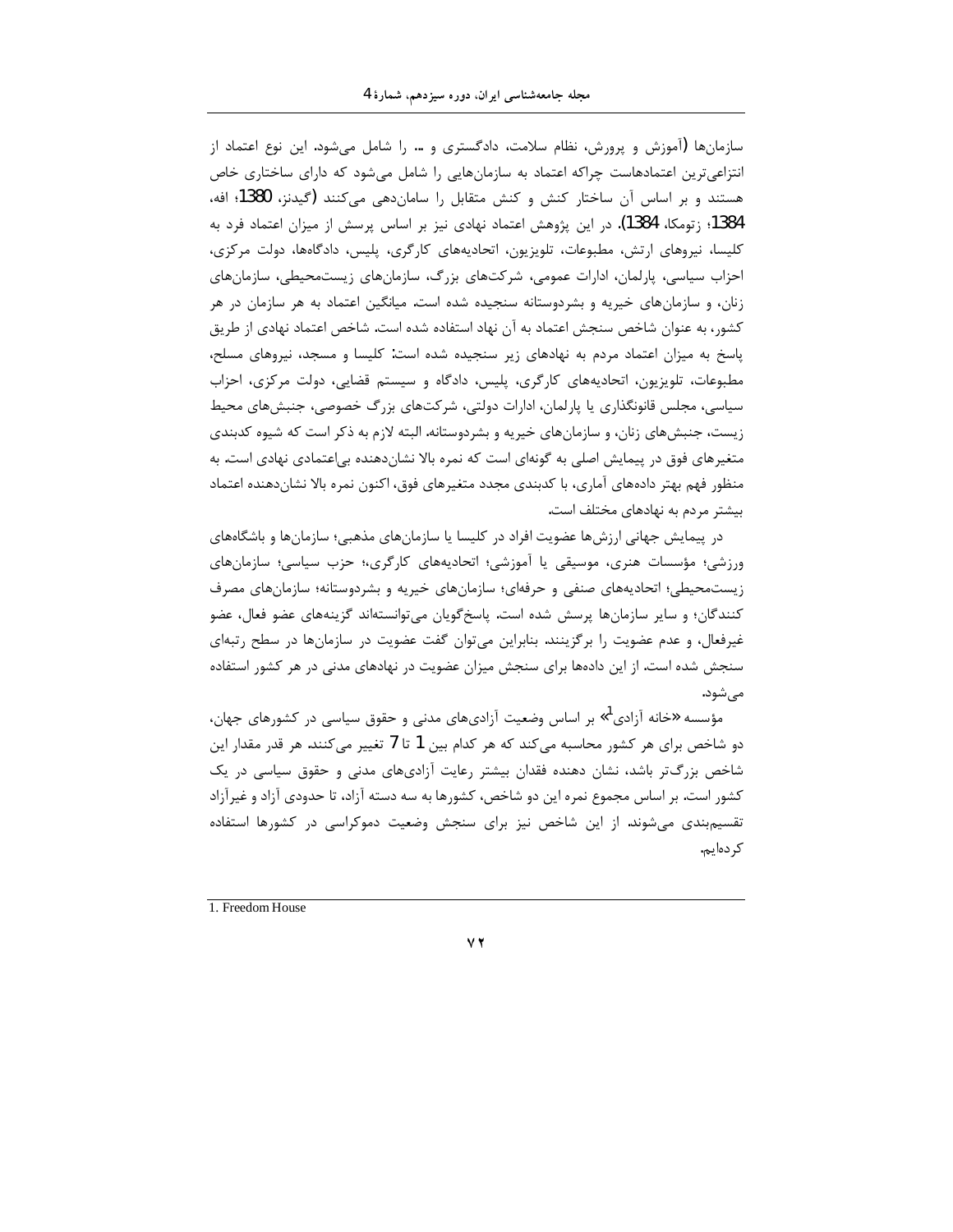.<br>شاخص دیگری را نیز برای سنجش دموکراسی بهکار گرفتهایم که توسط مؤسسه اکونومیست<sup>1</sup> تدوین میشود. این شاخص بر مبنای 60 شاخص دیگر که در 50 مقوله طبقهبندی می شود به دست می آید. این مقولات عبارتند از: فرایند انتخاباتی و پلورالیسم، آزادیهای مدنی، کارکرد دولت، مشارکت سیاسی و فرهنگ سیاسی.<sup>2</sup> این شاخص بین صفر تا 10 تغییر میکند و هر قدر افزایش می<u>ب</u>ابد به معنای بهبود وضعیت دموکراسی در کشور است. بر اساس این شاخص کشورها به چهار دسته تقسیم می شوند. دموکراسی های کامل نمره 8 تا 10، دموکراسی های ناقص نمره 6 تا 7/9، رژیمهای ترکیبی نمره 4 تا 5/9 و رژيمهاي اقتدارگرا نمره زير 4 دارند. از آنجا كه ما در اين پژوهش اطلاعات پيمايش جهانی ارزشها در سالهای 2005 و 2006 را استفاده کردهایم، از دادههای شاخص دموکراسی اکونومیست در سال 2006 (اولین سالی که این شاخص محاسبه شده است) نیز استفاده می کنیم.

برای سنجش حکمرانی خوب (کیفیت نهادها) نیز از دادههای بانک جهانی درخصوص «شاخص جهانی حکمرانی<sup>3</sup>» استفاده میشود. کافمن و همکارانش از سال **1999** به این سو، روشی برای اندازه گیری «حکمرانی» ارائه کردهاند. در گزارش سال 2007 بیش از 350 شاخص اندازهگیری شده در كشورهاي تحت بررسي بر اساس استخراج آنها از 33 منبع اطلاعاتي به كار گرفته شدهاند تا شش بعد حکمرانی خوب اندازهگیری شود. این ابعاد عبارتند از:

- ۰۱ پاسخ گویی: اندازه گیری شاخصهای سیاسی، مدنی و حقوق بشر،
- ٢. بي ثباتي و خشونت سياسي: اندازهگيري احتمال خشونت يا تغيير خشونت آميز دولت، از جمله احتمال بروز حمله تروريستي،
- ۳. کارآمدی حکمرانی: اندازهگیری میزان کفایت بروکراسی و کیفیت ارائه خدمات عمومے،
- <sup>٤</sup>. کيفيت مداخله و تنظيم کنندگي دولت <sup>4</sup>: اندازهگيري نشانههاي سياستهاي ضدبازار از سوی دولت،
- ۰. حاكميت قانون: اندازه گيري كيفيت پليس، دادگاهها، قراردادها و احتمال بروز جرم و خشونت،
- <sup>7</sup>. کنترل فساد: اندازهگیری میزان استفاده از مقام دولتی برای منافع شخصی از جمله فساد خرد و کلان.

اینها ,ا شاخص،های جهانی حکمرانی<sup>5</sup> نامیدهاند. نمره هر کشور در هر یک از ابعاد شش6لنه این

1. Economist Intelligence Unit's index of democracy

#### $\vee \tau$

<sup>2 .</sup> برای مشاهده جزئیات نظری و روش شناختی نگاه کنید به: Kekic, 2008.

<sup>3.</sup> World Governance Index (WGI)

<sup>4.</sup> Regulatory burden

<sup>5.</sup> Worldwide Governance Indicators (WGI)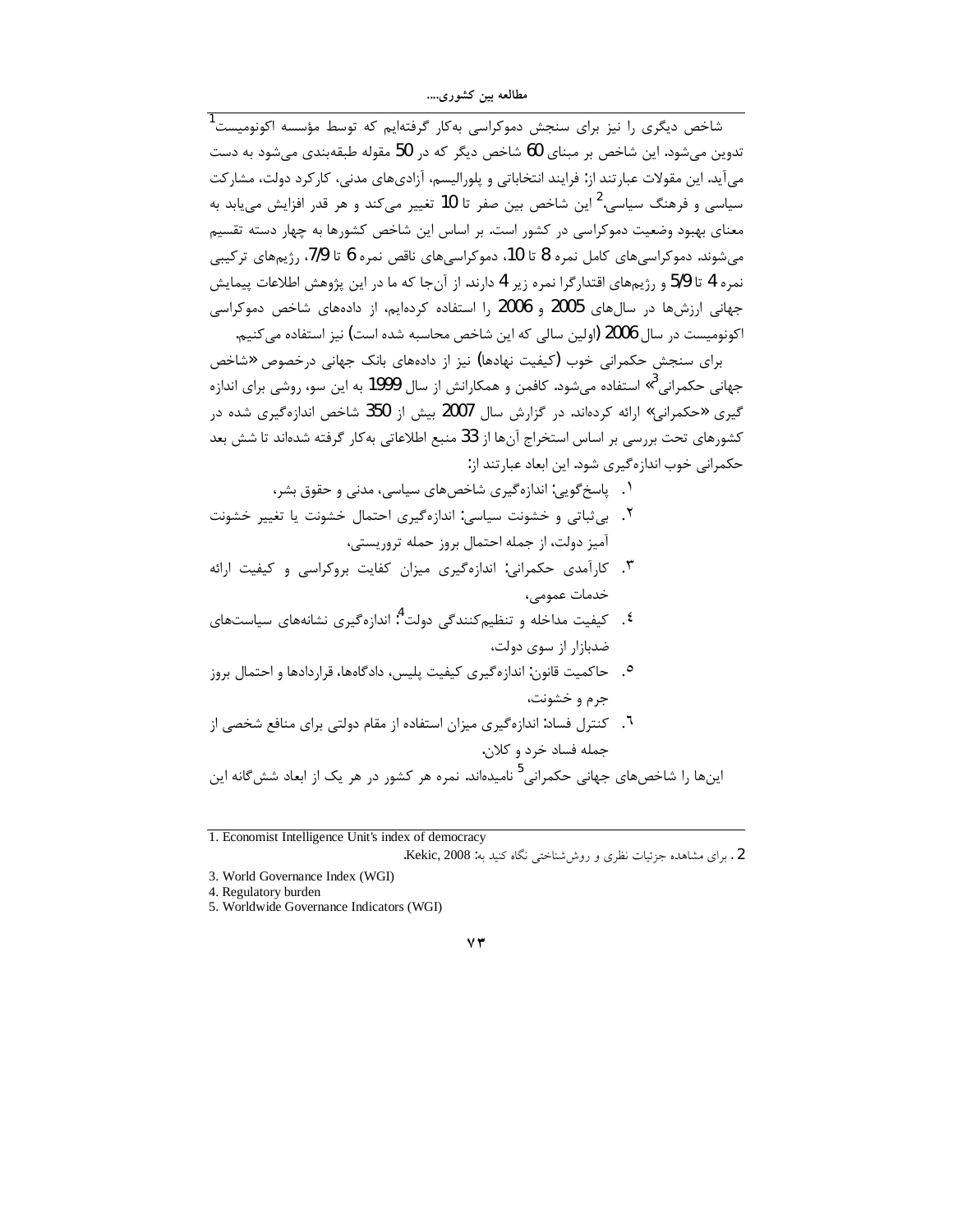شاخص، مقداری بین 2/5- تا 2/5+ است. این شیوه اندازهگیری، قابلیت تطبیقی دارد و مقادیر محاسبه شده برای کشورهای مختلف در هر یک از ابعاد ششگانه در دسترس است.<sup>1</sup> ما شاخصهای جهانی حکمرانی خوب را بهمنزله شاخصهای سنجش کیفیت نهادها بهکار می گیریم.

آزمون تحلیل عاملی نشان میدهد که هر شش شاخص حکمرانی خوب را میتوان یک عامل تلقی کرد. شاخص KMO برای این تحلیل عاملی 0/876 است و از تناسب دادهها برای تحلیل عاملی حکایت دارد. در ضمن، بار عاملی کلیهٔ متغیرها روی عامل پنهان «حکمرانی خوب» بین 913/0 تا 0/918 است و به این معناست که عامل مشترک به شدت تبیین کنندهٔ واریانس متغیرهاست. از این رو می توان با اطمینان عامل حکمرانی خوب را تعریف کرده و نمرهی عاملی آن را برای خوشهبندی كشورها بهكار گيريم.

شاخص حکمرانی خوب نشان دهنده کیفیت نهادهاست. شاخصهای حقوق سیاسی و آزادیهای مدنی مؤسسه خانه آزادی، و شاخص دموکراسی اکونومیست نیز برای سنجش میزان دموکراتیک بودن کشورها استفاده میشوند که بازتاب عینی و ملموسی از ویژگیهای ساختاری نهفته در نظریه نهادی هستند. همچنین از مفهوم سرمایه اجتماعی (رهیافت جامعه محور) با تکیه بر نظریه پاتنام رابطه دو متغیر عضویت فعال در انجمنهای داوطلبانه و میزان اعتماد اجتماعی با اعتماد نهادی بررسی میشود تا به پرسش اصلی پژوهش حاضر که متغیرهای ساختاری و نهادی در تبیین اعتماد اجتماعی موفق تر هستند یا متغیرهای مربوط به سرمایه اجتماعی، پاسخ دهیم.

تکنیکهای آماری بهکار گرفته شده در این تحقیق تحلیل خوشه و تحلیل رگرسیون هستند. تحلیل خوشه برای دستهبندی کردن کشورها بر اساس میزان انواع اعتماد و همچنین شاخصهای کیفیت نهادها در آنها استفاده شده است. تکنیک رگرسیون چندمتغیری نیز برای بررسی تأثیر متغیرهای مستقل بر تبیین متغیر وابسته به کار گرفته شده است.

### توصيف و تحليل دادهها

نحوه توزیع وضعیت یکی از متغیرهای وابسته - اعتماد اجتماعی، درصد کسانی که دیگران را قابل اعتماد میدانند – در کشورهای مورد بررسی نشان داده شده است (جدول شماره 1). در پاسخ به این سؤال که آیا شما اکثر مردم را قابل اعتماد میدانید؟ افراد میتوانستهاند یکی از دو گزینهی «به اکثر مردم می توان اعتماد کرد» و «باید خیلی محتاط بود» را برگزینند. درصد کسانی که در هر کشور گزینهٔ اول را انتخاب کردهاند مبنای تحلیل خوشه قرار گرفته است.

مقایسه اعتماد نهادی در سطح جهانی: مقایسه میانگین اعتماد مردم به نهادهای مختلف در سطح

<sup>1.</sup> دادههای شاخص جهانی حکمرانی در سابت www.govindicators.orgسهوجود است.

٧٤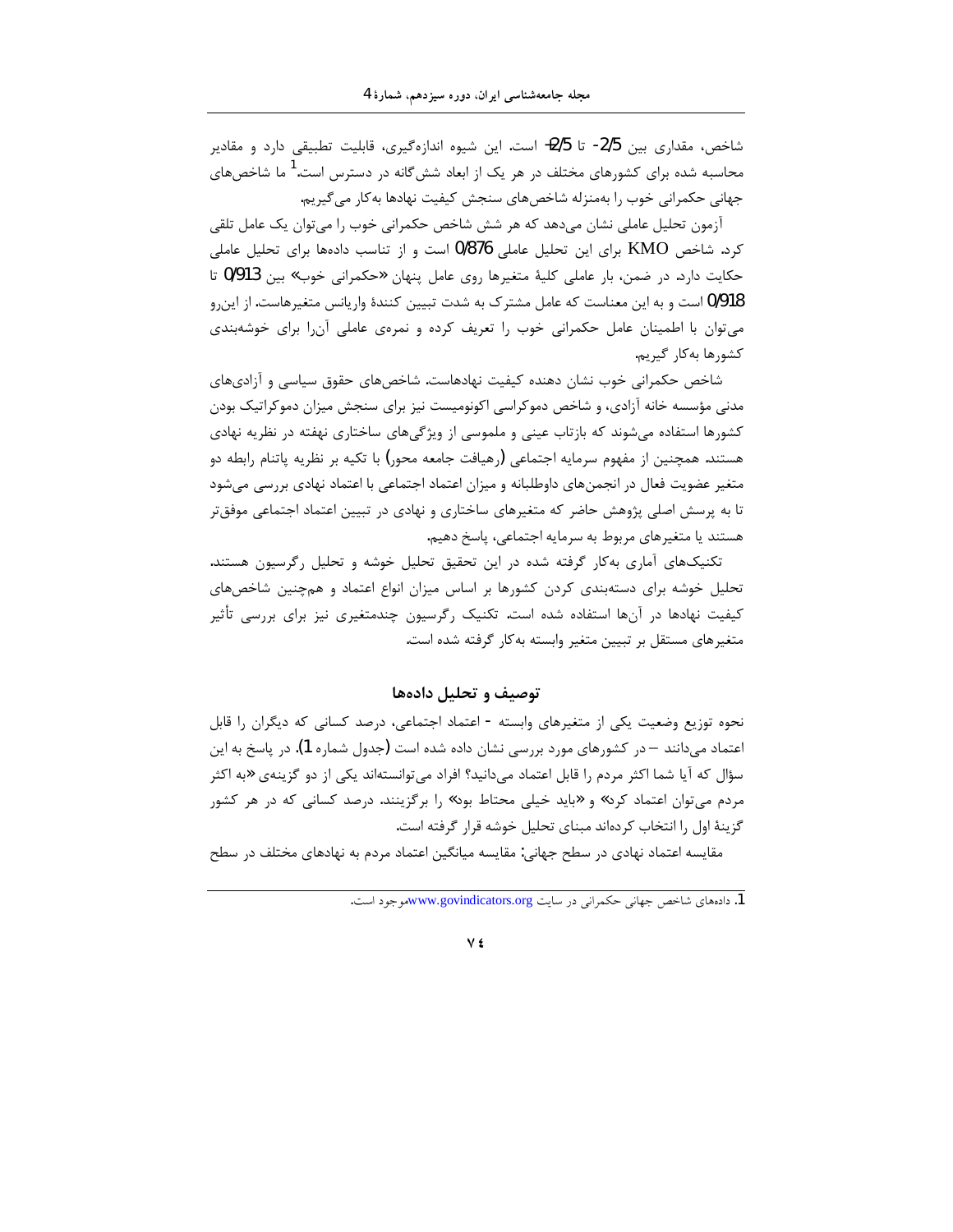جهانی نشان می دهد که نهادهایی که از بیشترین اعتماد مردم در دنیا برخوردار بودند به ترتیب عبارتند از: نهادهای مذهبی (کلیسا و مسجد)، نیروهای مسلح، و سازمانهای خیریه. نهادهایی که از کمترین اعتماد مردم در دنیا برخوردار بودند به ترتیب عبارتند از: احزاب سیاسی، اتحادیههای کارگري، و مجلس.

|            | ט <i>- ע ---דנ</i> י־ט <i>-דנ- הנר</i> י־ט |        |       |                                    |                |
|------------|--------------------------------------------|--------|-------|------------------------------------|----------------|
| انحر اف    | ميانگين                                    | حداكثر | حداقل |                                    |                |
| استاندار د |                                            | دسته   | دسته  | كشورها                             | <b>رديف</b>    |
| 4/38       | 71/1                                       | 74/2   | 68    | نروژ، سوئد                         | 1              |
| 3/92       | 52/32                                      | 58/8   | 48/2  | استراليا، چين، فنلاند، نيوزيلند،   | $\mathfrak{p}$ |
|            |                                            |        |       | سوئيس                              |                |
| 1/83       | 41/44                                      | 44/5   | 39/1  | كانادا، عراق، ژاپن، هلند، تايلند،  | 3              |
|            |                                            |        |       | آمريكا، اندونزي                    |                |
| 2/24       | 29/82                                      | 34/1   | 26/7  | آلمان، ایتالیا، اردن، کره جنوبی،   | 4              |
|            |                                            |        |       | روسیه، اوکراین، بریتانیا، اروگوئه  |                |
|            |                                            |        |       | آندورا، آرژانتین، بلغارستان،       |                |
|            |                                            |        |       | بور كينافاسو، شيلي، كلمبيا، قبرس،  |                |
|            |                                            |        |       | مصر، اتيوپي، فرانسه، گرجستان،      |                |
| 3/83       | 17/52                                      | 24/4   | 10/6  | گواتمالا، هند، ایران، مالی، مکزیک، | 5              |
|            |                                            |        |       | مولداوي، مراكش، لهستان، روماني،    |                |
|            |                                            |        |       | اسلوونی، آفریقای جنوبی، اسپانیا،   |                |
|            |                                            |        |       | تايوان، زامبيا                     |                |
| 2/2        | 6/62                                       | 9/2    | 3/8   | برزیل، غنا، مالزی، ترینیداد و      | 6              |
|            |                                            |        |       | توباگو، ترکیه، رواندا، پرو         |                |

جدول شماره1. توزیع وضعیت اعتماد اجتماعی در کشورهای مورد پررسے

برای آن که شاخصی جهت گروهبندی کشورها به دست آید، متغیرهای مربوط به میزان اعتماد به نهادهای مختلف را که نتایج توصیفی آن در جدول 2 آمده است را تحلیل عاملی کردهایم. به این ترتیب، متغیرهای اعتماد به 16 نهاد در سه دسته جا گرفتهاند که ترکیب آنها در جدول 3 نمایش داده شده است. وجه غالب دستهٔ اول، ارتباط آنها با حاکمیت سیاسی است. در دستهٔ دوم فقط شرکتهای بزرگ است که خصیصهٔ داوطلبانه و اجتماعی بودن در آن غالب نیست، اگرچه در یک اقتصاد دارای بخش خصوصی بزرگ، شرکتهای بزرگ را نیز میتوان بخشی از مشارکت اجتماعی داوطلبانه و جدا از حاكميت به حساب آورد. وجه غالب دستهٔ سوم نيز فعاليتآنها در عرصهٔ فرهنگي است.

 $\vee$  0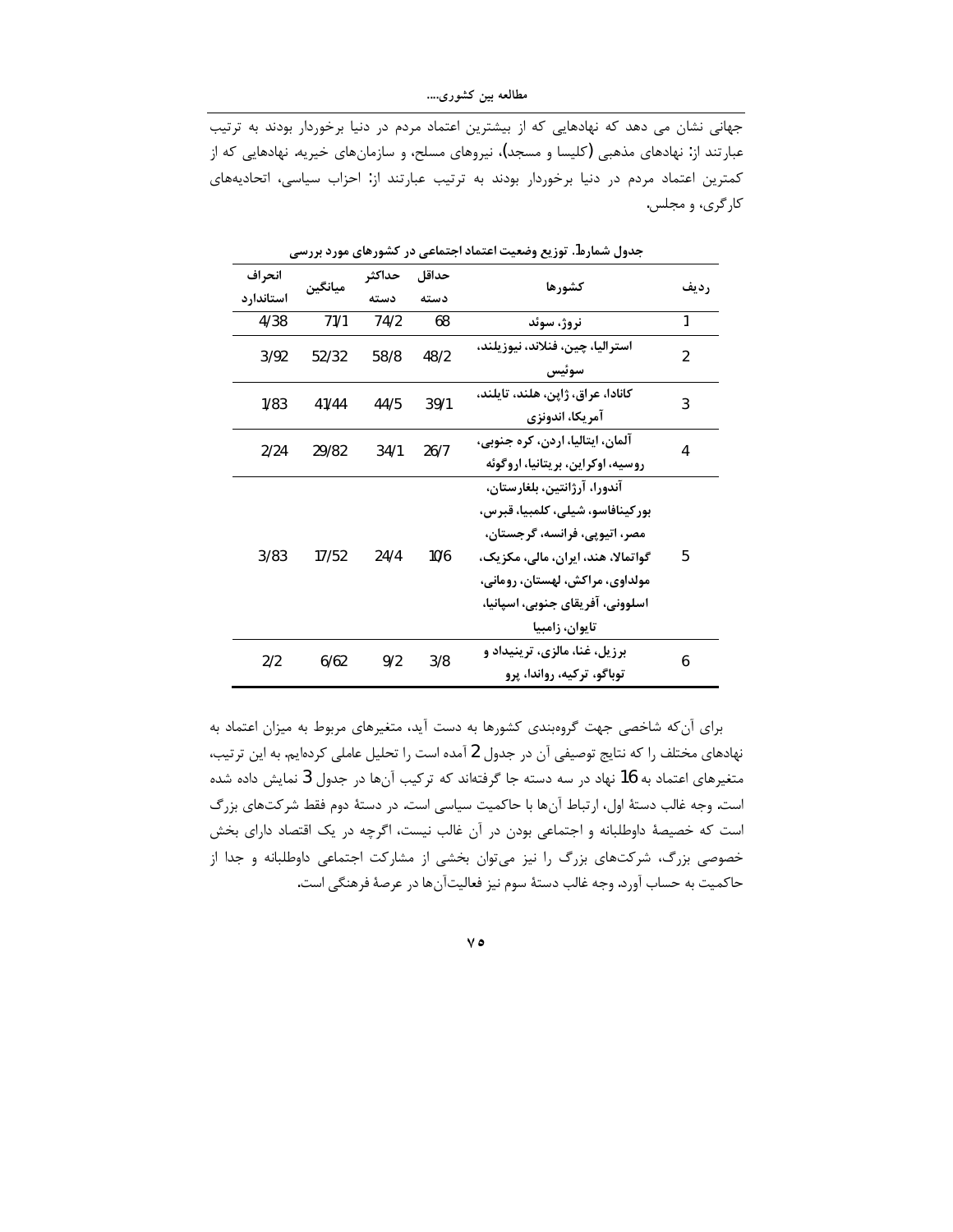کشورهای تحت بررسی را می توان بر اساس سه عامل مذکور خوشهبندی کرد. جدول شمارهٔ 4 خوشهبندی بر اساس عامل «اعتماد به نهادهای حاکمیتی» را نشان میدهد. برای خوشهبندی نیز از تحلیل خوشه بر اساس نمرهٔ عاملی هر عامل استفاده شده است. در این خوشهبندی شش کشور به

| ۳٫۶ سی<br>- כנידים<br>- 7- - - - - - - -<br>- כט     |         |                             |                    |                       |                |  |
|------------------------------------------------------|---------|-----------------------------|--------------------|-----------------------|----------------|--|
| ميانگين<br>نمره ايران                                | ميانگين | حداكثر                      | حداقل              | نهاد                  | رديف           |  |
| 3/16                                                 | 2/81    | 3/64 : اردن                 | 1/61 : ژاپن        | كليسا (نهاد<br>مذهبي) | 1              |  |
| 2/75                                                 | 2/74    | 3/66: اردن                  | 2/04: پرو          | نيروهاي نظامى         | $\overline{a}$ |  |
| 2/32                                                 | 2/35    | 3/06: هند                   | 1/82: انگلیس       | رسانههای مکتوب        | 3              |  |
| 2/53                                                 | 2/4     | 3/01: هند                   | 1/82: تايوان       | تلويزيون              | 4              |  |
| 2/27                                                 | 2/24    | 2/86: هند                   | 1/58: آرژانتین     | اتحاديههاى<br>كارگرى  | 5              |  |
| 2/72                                                 | 2/6     | 3/53: اردن                  | 1/87: پرو          | پلیس                  | 6              |  |
| 2/52                                                 | 2/51    | 3/49: ا <sub>ر</sub> دن     | 1/62: پرو          | دادگاهها              | 8              |  |
| 2/6                                                  | 2/38    | 3/42: اردن                  | 1/78: پرو          | دولت                  | 9              |  |
| 2/13                                                 | 2       | 3/19: چين                   | 1/56: پرو          | احزاب سياسى           | 10             |  |
| 2/47                                                 | 2/24    | 3/31: چين                   | ۔<br>1/62:آرژانتین | پارلمان               | 11             |  |
| 2/31                                                 | 2/37    | 3/13: چين                   | 1/61: آرژانتین     | ادارات دولتى          | 12             |  |
| 2/17                                                 | 2/32    | .<br>2/81: آفريقاي<br>جنوبى | 1/92: آرژانتین     | شر کتهای بزرگ         | 13             |  |
| 2/53                                                 | 2/61    | 2/99: مال <sub>ى</sub>      | 2/2: تايلند        | جنبشهای زیست<br>محيطى | 14             |  |
| 2/39                                                 | 2/57    | 3/ 31: چين                  | 2/14: آرژانتین     | جنبش های زنان         | 15             |  |
| 2/71                                                 | 2/69    | 3/3: مصر                    | 2/18: ژاپن         | سازمان های<br>خيريه   | 16             |  |
| جدول شماره3. دستهبندی اعتماد به نهادها               |         |                             |                    |                       |                |  |
| عنوان دسته                                           |         |                             | نهادها             |                       | دسته           |  |
| ان بردام انغللت اتحاد بمدام کا گرم را با ردادگاه دار |         |                             |                    |                       |                |  |

حدول شماره2. توصیف اعتماد به نهادها در کشورهای تحت بررس<u>ه</u>

|                 | جدول شماره3. دستهبندی اعتماد به نهادها            |      |
|-----------------|---------------------------------------------------|------|
| عنوان دسته      | نهادها                                            | دسته |
| نهادهای حاکمیتی | نیروهای نظامی، اتحادیههای کارگری، پلیس، دادگاهها، |      |
|                 | دولت، احزاب سياسي، پارلمان، خدمات عمومي،          |      |
| نهادهای مدنی    | شرکتهای بزرگ، سازمانهای زیستمحیطی،                | 2    |
| داوطلبانه       | سازمانهای زنان، و سازمانهای خیریه                 |      |
| نهادهای فرهنگی  | کلیسا و سازمانمذهبی، رسانههای مکتوب، تلویزیون     | 3    |
|                 |                                                   |      |

 $\mathsf{V}\mathbb{I}$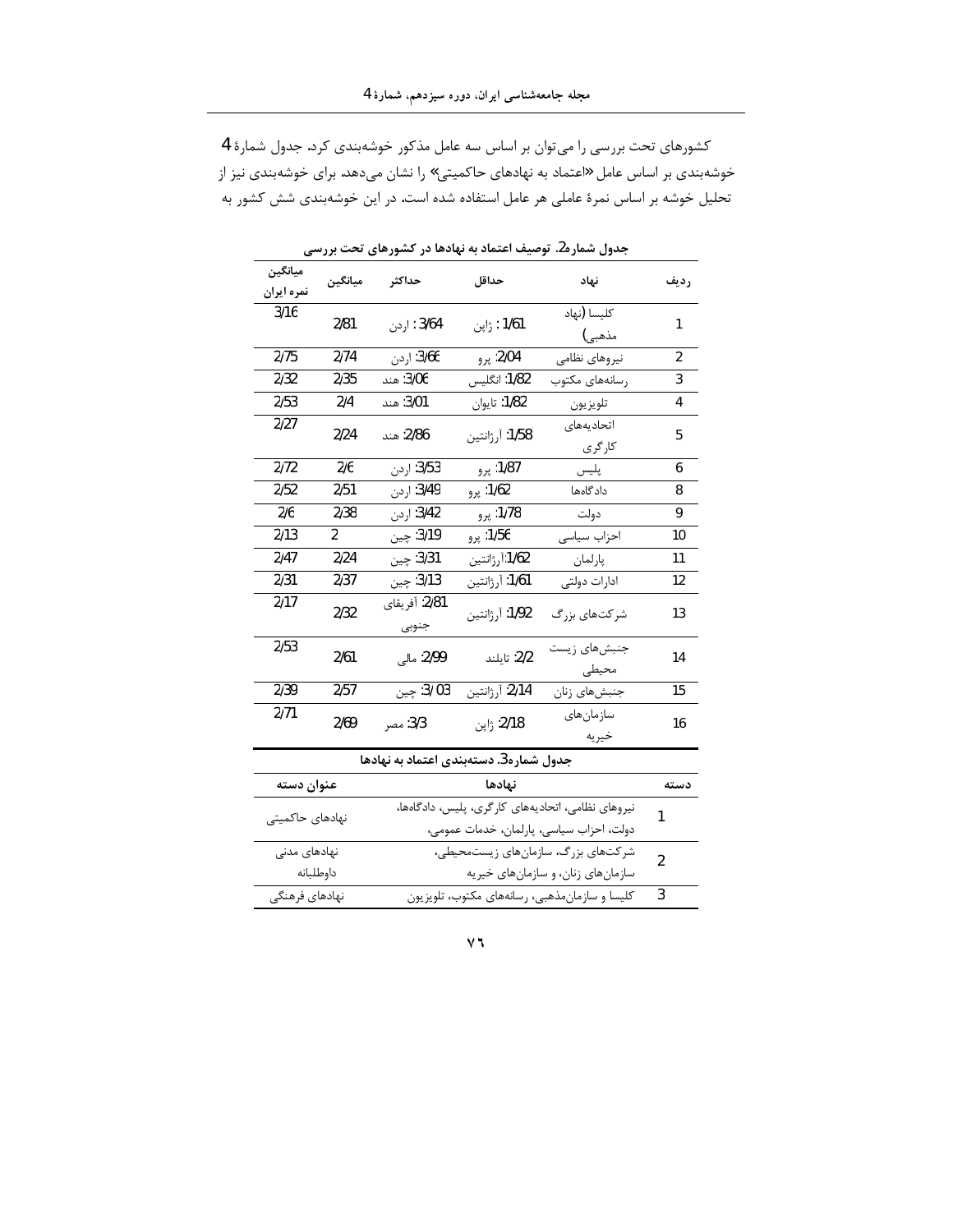| جدول شماره 4. خوشهبندی کشورها بر اساس «اعتماد به نهادهای حاکمیتی» |         |                                          |                                              |               |  |
|-------------------------------------------------------------------|---------|------------------------------------------|----------------------------------------------|---------------|--|
| ميانگين                                                           | حداكثر  | حداقل                                    | كشورها                                       | رديف          |  |
|                                                                   | دسته    | دسته                                     |                                              |               |  |
| 1/47                                                              | 1/62    | 1/31                                     | فنلاند، اردن، مالزي، نروژ                    | 1             |  |
| 1/03                                                              | 1/1     | 0/9                                      | قبرس، هند، ژاپن، سوئد، سوئیس، ترکیه          | $\mathcal{P}$ |  |
|                                                                   |         |                                          | استراليا، كانادا، فرانسه، آلمان، غنا، ايران، |               |  |
| 0/25                                                              | -1/8    | -109                                     | ایتالیا، کره، مالی، مراکش، هلند، اسپانیا،    | 3             |  |
|                                                                   |         |                                          | تايلند، بريتانيا، آمريكا، زامبيا             |               |  |
| $-0/44$                                                           | $-1/8$  | $-0/67$                                  | بلغارستان، بور كينافاسو، اتيويى،             |               |  |
|                                                                   |         | اندونزي، روسيه، اسلووني، تايوان، اروگوئه |                                              |               |  |
|                                                                   |         |                                          | برزيل، شيلي، كلمبيا، گرجستان،                |               |  |
| -1/04                                                             | $-0/81$ | $-1/4$                                   | مکزیک، مولداوی، لهستان، رومانی، آفریقای      | 5             |  |
|                                                                   |         |                                          | جنوبی، ترینیدا و توباگو، اوکراین             |               |  |
| -2                                                                | 18      | /1                                       |                                              | 6             |  |
|                                                                   |         | $-2$                                     | آرژانتین و پرو                               |               |  |

مطالعه بین کشوری….

جدول شماره 5. خوشهبندی کشورها بر اساس «اعتماد به نهادهای مدنی داوطلبانه»

| مىانگ   | حداكثر | حداقل   | کشورها                                                                                                                                       | ر د |
|---------|--------|---------|----------------------------------------------------------------------------------------------------------------------------------------------|-----|
| ين      | دسته   | دسته    |                                                                                                                                              | ىف  |
| 1/59    | 1/7    | 1/48    | برزیل، بورکینافاسو، مالی                                                                                                                     | 1   |
| 0/96    | 1/23   | 0/56    | استرالیا، کانادا، شیلی، غنا، اندونزی، ایتالیا،<br>اردن، مكزيك، مراكش، آفريقاي جنوبي،<br>بر يتانيا                                            | 2   |
| 0/11    | 0/3    | $-0/15$ | چين، قبرس، فرانسه، اندونزي، كره،<br>مالزی، نروژ، لهستان، روسیه، سوئد، سوئیس،<br>تايوان، ترينيداد و توباگو، تركيه، آمريكا،<br>اروگوئه، زامبيا | ς   |
| $-0/49$ | $-0/3$ | $-0/72$ | آرژانتین، کلمبیا، اتیوپی، فنلاند،<br>گرجستان، آلمان، ايران، پرو، روماني، اسپانيا،<br>او کراین،                                               | 4   |
| $-1/68$ | -1/2   | $-2$    | بلغارستان، مولداوى، هلند، اسلوونى                                                                                                            | 5   |
| $-2/59$ | $-2/5$ | -216    | ژاپن و تايلند                                                                                                                                | 6   |

علت نقص داده کنار گذاشته شدهاند، و کشور چین از آنجا که به طرزی آشکار با بقیهٔ کشورها در میزان اعتماد مردم به نهادهای حاکمیتی متفاوت بوده، کنار گذاشته شده است (به عبارتی در این

 $\mathsf{v}\mathsf{v}$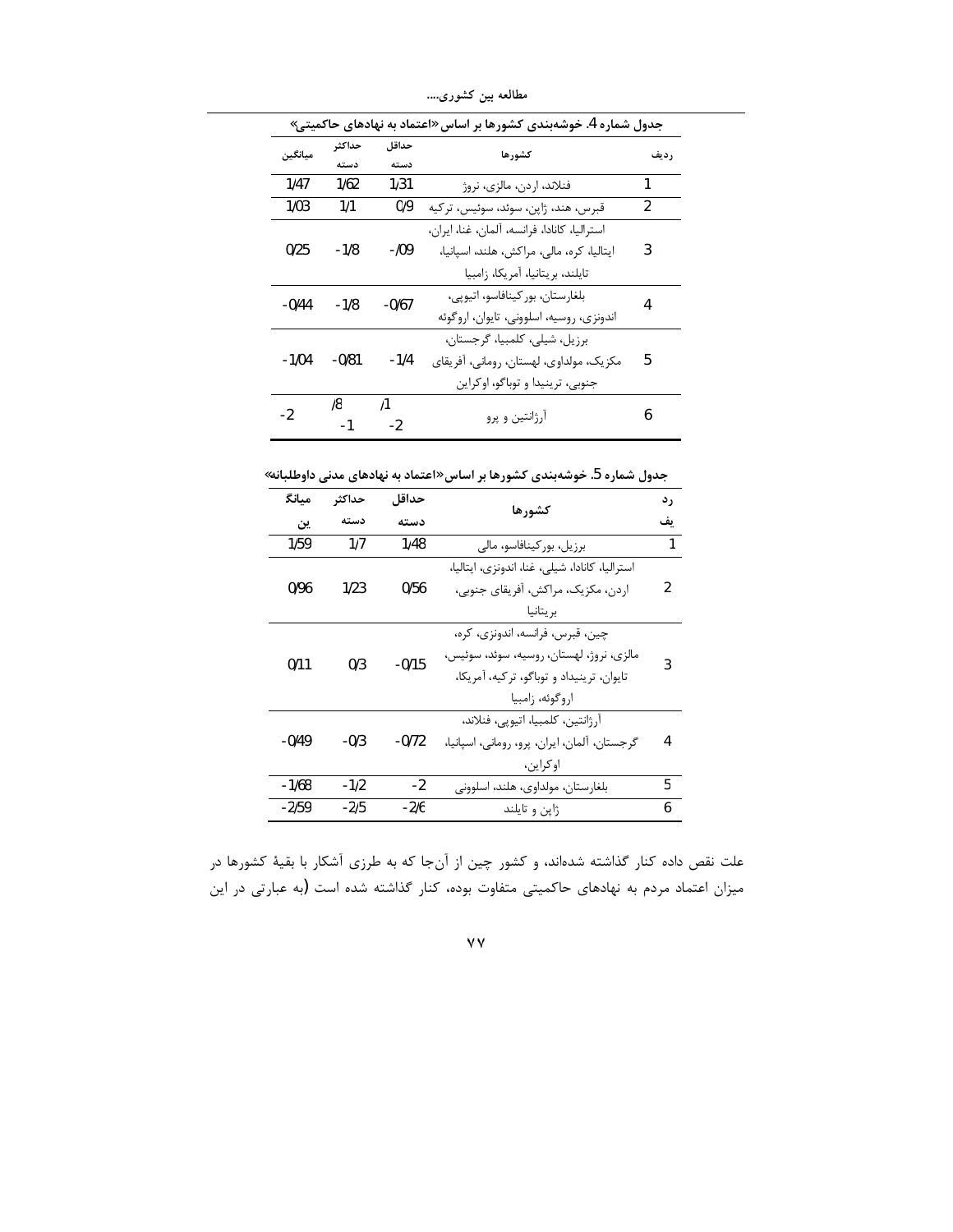عامل، چین به تنهایی یک خوشه را تشکیل میدهد).

|         | حداك       |               | جدوں سمارہ ں. حوسہبندی نسورھا پر اساس «اعتماد به نهادهای فرهنجی»                                                     |                |
|---------|------------|---------------|----------------------------------------------------------------------------------------------------------------------|----------------|
| ميانگين | ثر<br>دسته | حداقل<br>دسته | كشورها                                                                                                               | <b>رديف</b>    |
| 1/41    | 1/74       | 1/07          | غنا، اندونزي، اردن، مالزي، مالي، روماني،<br>آفريقاي جنوبي                                                            |                |
| 0/56    | 0/78       | 0/19          | بلغارستان، بوركينافاسو، چين، كلمبيا،<br>گرجستان، ایران، ژاپن، کره، مکزیک، مولداوی،<br>مراكش، تايلند، اوكراين، زامبيا | $\mathfrak{p}$ |
| $-0/14$ | 0/03       | $-0/35$       | برزيل، شيلي، فنلاند، لهستان، روسيه،<br>اسلوونی، اروگوئه                                                              | 3              |
| $-0/63$ | $-0/53$    | $-0/83$       | آرژانتین، قبرس، اتیوپی، هلند، نروژ، پرو،<br>اسپانیا، سوئد، تایلند                                                    | 4              |
| $-1/04$ | $-0/93$    | $-1/14$       | كانادا، فرانسه، آلمان، سوئيس، تركيه، آمريكا                                                                          | 5              |
| $-1/74$ | $-1/45$    | $-1/9$        | استراليا، ايتاليا، تايوان، بريتانيا                                                                                  | 6              |

جدول شماره 6. خوشهبندی کشورها بر اساس «اعتماد به نهادهای فرهنگی»

جدول شماره 7. خوشهبندی کشورها بر اساس «درصد عضویت فعال در نهادهای مدنی»

| مىانگىن | حداكثر | حداقل | کشور ها                                      | ر ديف          |
|---------|--------|-------|----------------------------------------------|----------------|
|         | دسته   | دسته  |                                              |                |
| 15/41   | 25/2   | 5/6   | بلغارستان، مصر، گرجستان، اردن،               |                |
|         |        |       | مراکش، رومانی، روسیه، ترکیه، اوکراین         |                |
|         |        |       | آر ژانتين، بور کينافاسو، شيلي، چين،          |                |
| 54/47   | 72/5   | 35/4  | كلمبيا، قبرس، فرانسه، آلمان، ايران، ايتاليا، | $\mathfrak{p}$ |
|         |        |       | ژاپن، کره، مالزی، مولداوی، لهستان، اسلوونی،  |                |
|         |        |       | اسپانیا، تایوان، اروگوئه                     |                |
|         |        |       | آندورا، استرالیا، برزیل، کانادا، اتیویی،     |                |
|         |        |       | فنلاند، هند، اندونزی، مکزیک، هلند، نروژ،     |                |
| 112/9   | 139/3  | 77/9  | پرو، رواندا، آفریقای جنوبی، سوئد، سوئیس،     | 3              |
|         |        |       | تايلند، ترينيداد و توباگو، ايالات متحده،     |                |
|         |        |       | بر يتانيا،                                   |                |
| 172/63  | 188/8  | 160/6 | غنا، مالی، زامبیا                            | 4              |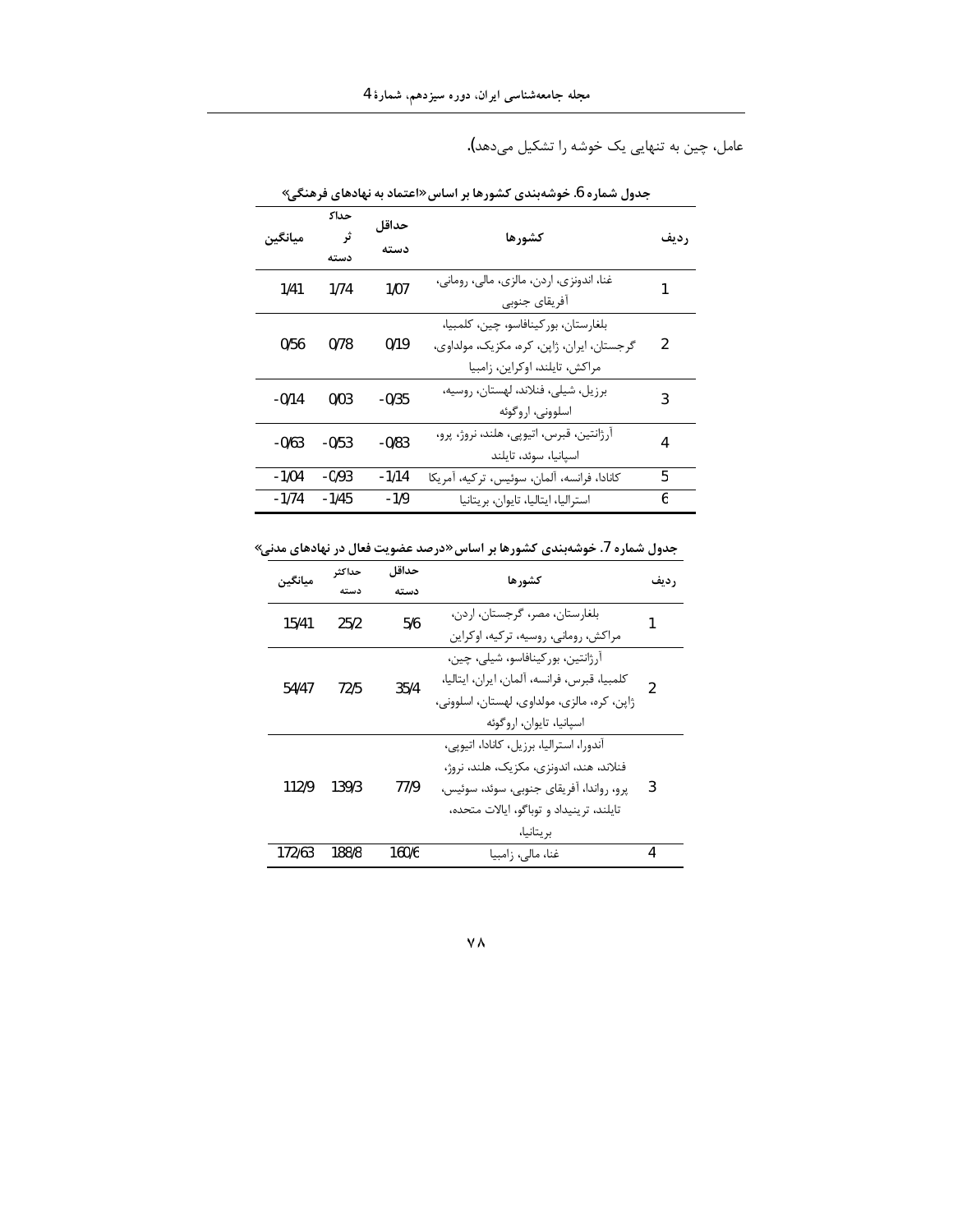جدول شمارهٔ 5 خوشهبندی کشورها به شش دسته بر اساس میزان «اعتماد به نهادهای مدنی داوطلبانه» را نشان میدهد. جدول شمارهٔ 6 نیز دستهبندی کشورها بر اساس میزان «اعتماد به نهادهای فرهنگی» را نشان میدهد. برای تدوین این جدول، کشور هند کنار گذاشته شده است. میزان اعتماد به نهادهای فرهنگی در این کشور با فاصلهٔ بسیار فاحشی بالاتر از کشورهای دیگر است و خود به تنهایی یک خوشه را تشکیل میدهد.

آزمون تحلیل روایی نشان میدهد که میتوان درصد عضویت فعال مردم هر کشور در هر یک از این 9 نوع سازمان را شاخصی برای میزان گسترش جامعهٔ مدنی در نظر گرفت. آلفای کرونباخ این طیف نیز 0/837 است. به این ترتیب می توان یک نمرهٔ کل برای میزان توسعهٔ جامعهٔ مدنی و عضویت مردم در نهادهای مدنی هر کشور محاسبه کرد. حداقل درصد عضویت فعال 5/6 (کشور گرجستان) و حداکثر 188/8 (کشور مالی) است. جدول7 نتیجهٔ این خوشهبندی را نشان میدهد.

| میانگین نمره<br>ايران | مىانگىن | حداكثر | حداقل   | نهاد                       | ر ديف         |
|-----------------------|---------|--------|---------|----------------------------|---------------|
| $-0/331$              | 0/348   | 1/66   | $-1/69$ | پاسخ گويې                  | 1             |
| $-0/81$               | 0/0147  | 1/62   | $-2/37$ | ثبات سیاسی و عدم<br>خشونت  | $\mathfrak z$ |
| $-0/51$               | 0/476   | 2/19   | $-1/75$ | كار آمدى دولت              | 3             |
| $-1/35$               | 0/426   | 1/83   | $-1/75$ | كيفيت تنظيم كنندگي<br>دولت | 4             |
| $-0/57$               | 0/339   | 1/95   | $-1/62$ | حاكميت قانون               | 5             |
| $-0/37$               | 0/41    | 2/48   | $-1/4$  | كنترل فساد                 | 6             |

جدول شماره 8. توصیف شاخصهای حکمرانی خوب

آزمون تحلیل عاملی نشان می دهد که هر شش شاخص حکمرانی خوب را می توان یک عامل تلقی کرد. شاخص KMO برای این تحلیل عاملی 0/876 است و از تناسب دادهها برای تحلیل عاملی حکایت دارد. در ضمن، بار عاملی کلیهٔ متغیرها روی عامل پنهان «حکمرانی خوب» بین 913/0 تا 0/918 است و به این معناست که عامل مشترک به شدت تبیین کنندهٔ واریانس متغیرهاست. از این و میتوان با اطمینان عامل حکمرانی خوب را تعریف کرده و نمرهٔ عاملی آنرا برای خوشهبندی کشورها به کار گیریم. شاخص حکمرانی خوبدر بین کشورهای تحت بررسی بین حداقل 2/285- تا حداکثر 1/684 در تغییر است. پایینترین میزان متعلق به عراق و بالاترین میزان نیز متعلق به فنلاند است. برای خوشهبندی کشورها، عراق را از جمع آنها کنار گذاشتهایم. این کشور در فاصلهی سالهای 2003 تا 2005 در اوج بحران ناشی از اشغال و جنگ قرار داشته است. از همینرو وضعیت بسیار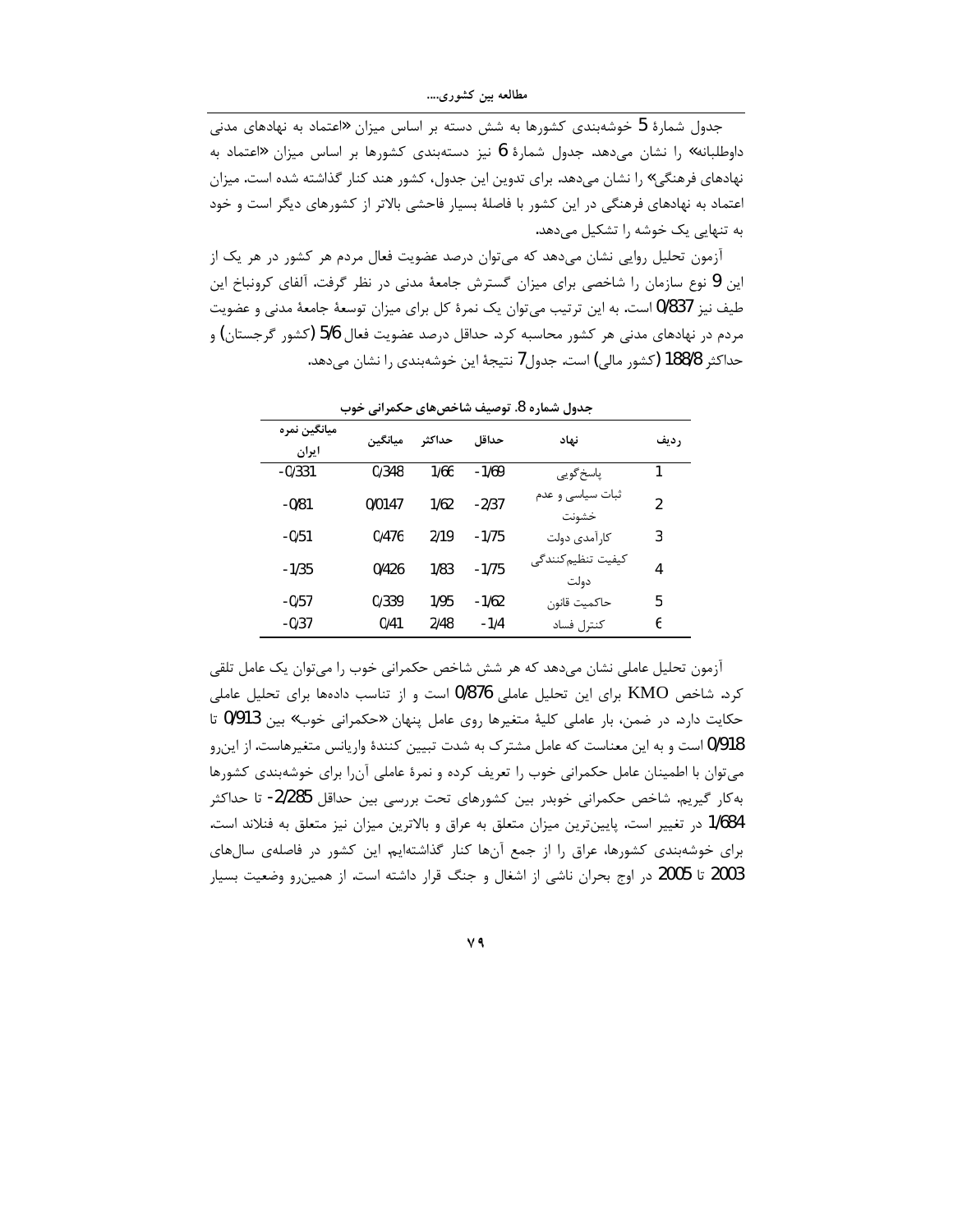نامساعد آن سبب متمایز شدن آن از همهٔ کشورهای دیگر شده بود.

| مىانگىن  | حداكثر  | حداقل    | كشورها                                  |             |
|----------|---------|----------|-----------------------------------------|-------------|
|          |         | دسته     |                                         | <b>رديف</b> |
| $-1/18$  | $-1/03$ | $-1/423$ | كلمبيا، اتيوپى، گرجستان، گواتمالا،      |             |
|          |         |          | اندونزي، ايران، روسيه، رواندا، اوكراين  |             |
|          |         |          | آرژانتين، برزيل، بلغارستان، چين،        |             |
| $-0/547$ | $-0/13$ | -0/92    | مصر، غنا، هند، اردن، مالی، مکزیک،       | 2           |
|          |         |          | مولداوي، مراكش، پرو، روماني، تايلند،    |             |
|          |         |          | ترینیداد و توباگو، ترکیه،               |             |
| 0/206    | 0/294   | 0/036    | ايتاليا، كره جنوبي، مالزي، لهستان،      | 3           |
|          |         |          | آفريقاي جنوبي، اروگوئه                  |             |
|          |         |          | آندورا، استراليا، كانادا، شيلي، قبرس،   |             |
|          |         |          | فنلاند، فرانسه، آلمان، ژاپن، هلند،      |             |
| 1/162    | 1/684   | 0/538    | نيوزيلند، نروژ، اسلووني، اسپانيا، سوئد، | 4           |
|          |         |          | سوئيس، تايوان، بريتانيا، ايالات متحده   |             |
|          |         |          | آمر یکا،                                |             |

جدول شماره 9. خوشهبندی کشورها بر اساس «شاخص حکمرانی خوب»

حال پس از بررسی توصیفی دادهها، میتوان به بررسی روابط میان متغیرها پرداخت. چنان که پیش تر گفتیم، سه فرضیه درخصوص عوامل مؤثر بر اعتماد اجتماعی و نهادی که در این مقاله مد نظرند عبارتند از:

1. با افزایش سطح زندگی انجمنی، میزان اعتماد اجتماعی و اعتماد نهادی افزايش مىيابد. 2. با افزایش کیفیت نهادها، میزان اعتماد اجتماعی و اعتماد نهادی افزایش مىيابد. 3. با بالا رفتن سطح دموكراسي، ميزان اعتماد اجتماعي و اعتماد نهادي افزايش مييابد.

## فرضیه اول. زندگی انجمنی و اعتماد

چگالی زندگی انجمنی (درصد عضویت فعال در نهادهای مدنی) در کشورها فقط با میزان اعتماد به نهادهای مدنی داوطلبانه (نگاه کنید به جدول 3) همبستگی|ی به اندازه 0/355 دارد (جدول شماره

 $\wedge$  .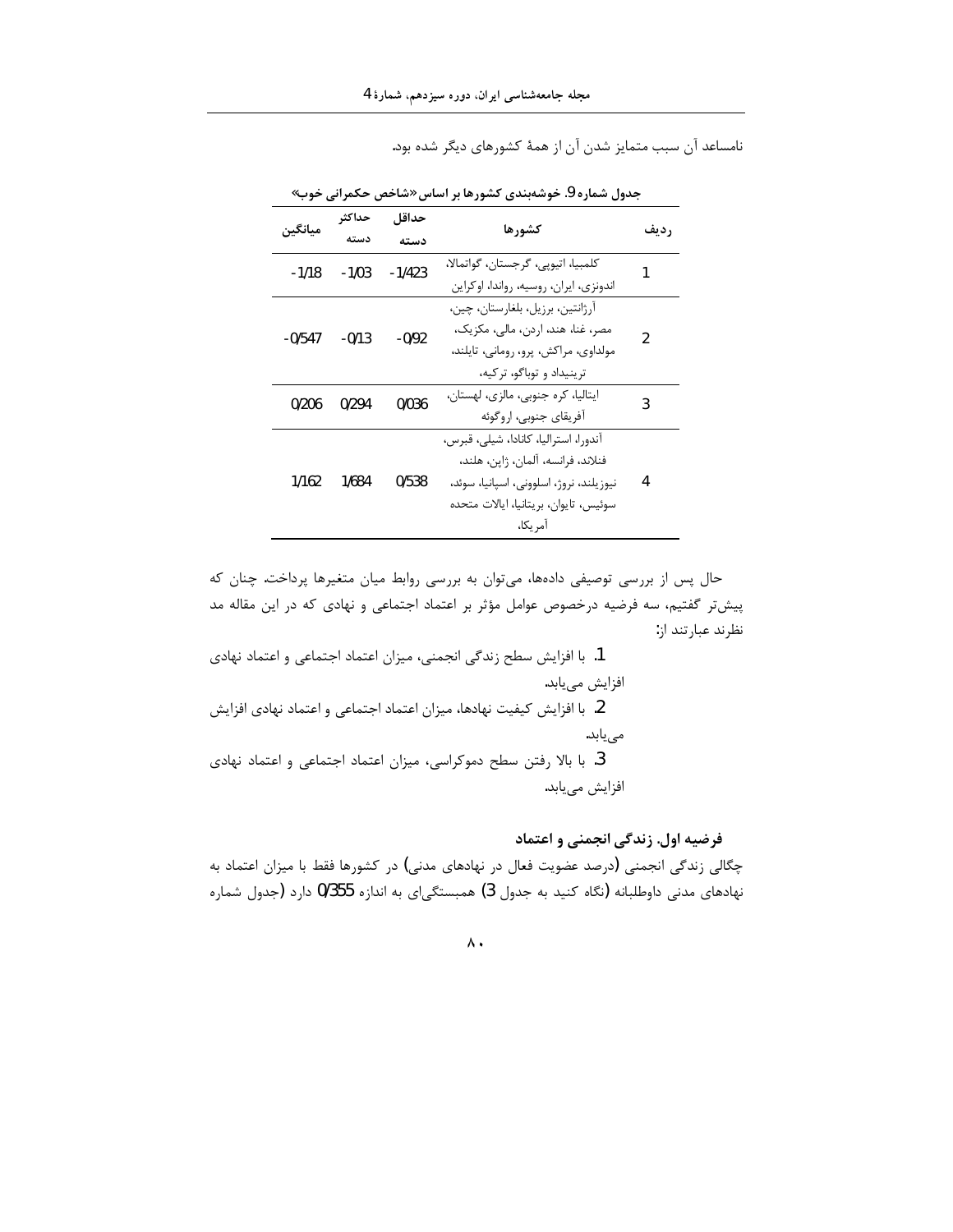10). بقیه صورتهای اعتماد هیچ همبستگی معناداری با چگالی زندگی انجمنی ندارند. به این ترتیب 12/6 درصد از واریانس اعتماد به نهادهای مدنی داوطلبانه ناشی از چگالی زندگی انجمنی است.

|     | جدول سمارہ ۱۵. همبستنجی چخانی زند کی انجمنی و انواع اعتماد |          |       |                      |                               |  |  |  |  |  |
|-----|------------------------------------------------------------|----------|-------|----------------------|-------------------------------|--|--|--|--|--|
| (5) | (4)                                                        | (3)      | (2)   |                      |                               |  |  |  |  |  |
|     |                                                            |          |       |                      | عضویت در نهادهای مدنی (1)     |  |  |  |  |  |
|     |                                                            |          |       | 0/0.59               | اعتماد به نهادهای حاکمیتی (2) |  |  |  |  |  |
|     |                                                            |          | 0/000 | $0/355$ <sup>*</sup> | اعتماد به نهادهای مدنی (3)    |  |  |  |  |  |
|     |                                                            | 0/000    | 0/00  | 0/008                | اعتماد به نهادهای فرهنگی (4)  |  |  |  |  |  |
|     | $-0/241$                                                   | $-0/137$ | 0/545 | 0/062                | اعتماد فراگیر /اجتماعی (5)    |  |  |  |  |  |

ودوارش والمدار والمسترجى وكالريزي وانتصرن وانداه امتعاد

این یافته نشان میدهد نظریه پاتنام درخصوص تأثیر مشارکت در انجمنهای داوطلبانه بر اعتماد به صورت جدی قابل نقد است. از آنجا که همبستگیای میان زندگی انجمنی و بقیه صورتهای اعتماد وجود ندارد، علیت نیز منتفی است. اما رابطه مشاهده شده میان چگالی زندگی انجمنی و اعتماد نیز نشان میدهد در صورت تأثیر علّی زندگی انجمنی بر اعتماد، یا بیان معکوس آن که معتقد است اعتمادکنندگان برای مشارکت در زندگی انجمنی بخت بیشتری دارند، سطح تبیین کنندگی دو متغیر پایین است. تنها 12/6 درصد از واریانس مشترک این دو متغیر را میتوان به یکدیگر نسبت داد.

فرضيه دوم. كيفيت نهادها و اعتماد

جدول شماره 11 همبستگی میان کیفیت نهادها و انواع اعتماد را نشان میدهد. برخلاف جدول شماره 10 این بار شاخص حکمرانی خوب همبستگی معناداری با اعتماد به نهادهای مدنی داوطلبانه ندارد لیکن با هر سه نوع اعتماد به نهادهای حاکمیتی، نهادهای فرهنگی و اعتماد فراگیر همبستگی معنادار دار د.

نکته جالب این که هر قدر شاخص حکمرانی خوب افزایش می یابد میزان اعتماد به نهادهای فرهنگی (کلیسا و سازمانهای مذهبی، رسانههای مکتوب و تلویزیون) کاهش مییابد.

| جدول شماره 11. همبستگی حکمرانی خوب و انواع اعتماد |          |          |       |                       |                               |  |  |  |
|---------------------------------------------------|----------|----------|-------|-----------------------|-------------------------------|--|--|--|
| (5)                                               | (4)      | (3)      | (2)   | (1)                   |                               |  |  |  |
|                                                   |          |          |       |                       | شاخص حکمرانی خوب (1)          |  |  |  |
|                                                   |          |          |       | 0/386                 | اعتماد به نهادهای حاکمیتی (2) |  |  |  |
|                                                   |          |          | 0/000 | $-0/003$              | اعتماد به نهادهای مدنی (3)    |  |  |  |
|                                                   |          | 0/000    | 0/000 | $-0/543$ <sup>*</sup> | اعتماد به نهادهای فرهنگی (4)  |  |  |  |
|                                                   | $-0/241$ | $-0/137$ | 0/545 | 0/541                 | اعتماد فراگير  اجتماعي (5)    |  |  |  |

 $\wedge$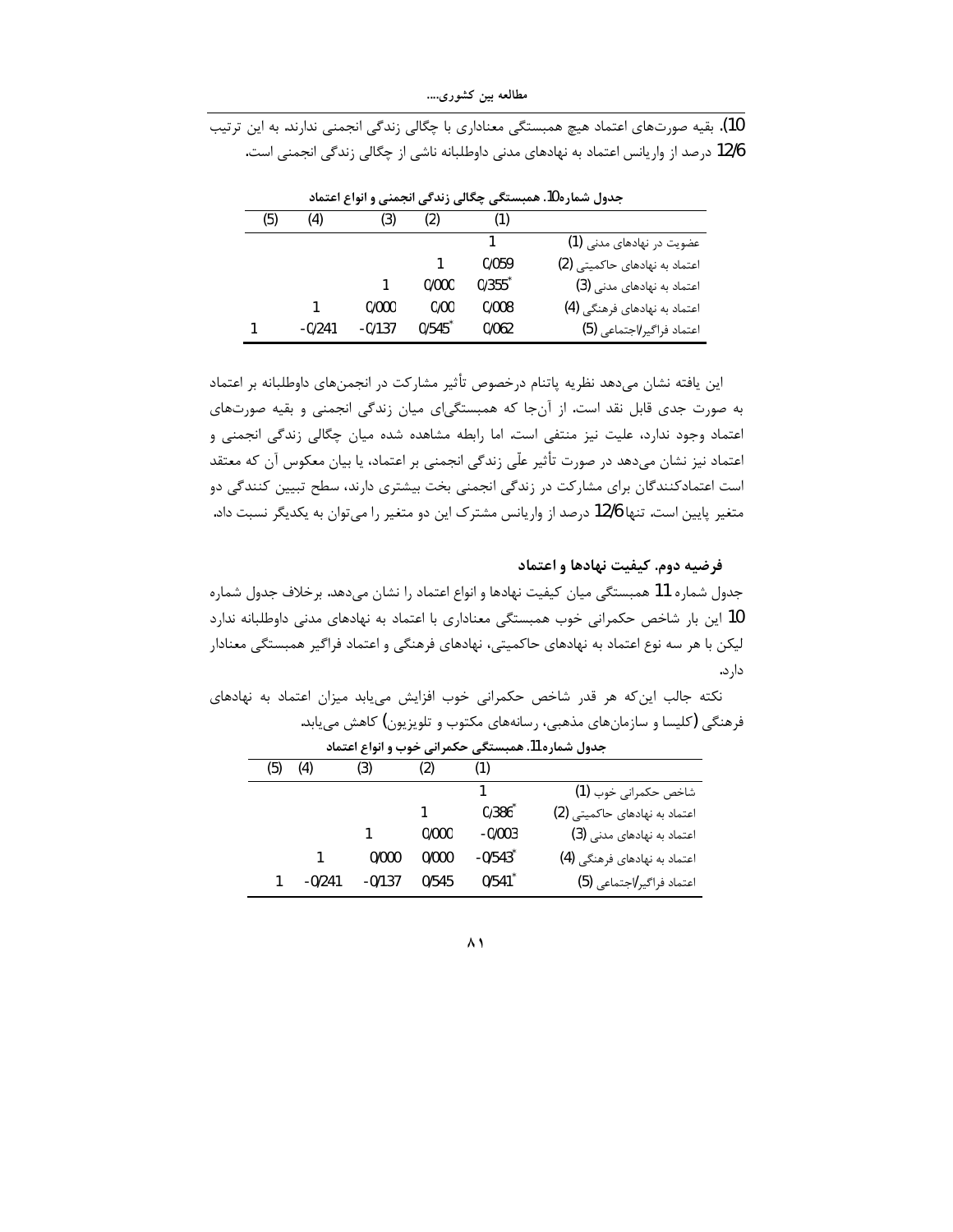فرضیه سوم. دموکراسی و اعتماد

جدول شماره 12 نشان دهنده همبستگی میان شاخصهای دموکراسی، آزادیهای مدنی و حقوق سیاسی با انواع اعتماد است. مندرجات جدول برخی از مهمترین یافتههای این تحقیق را آشکار می سازد. همبستگی میان شاخص دموکراسی مؤسسه اکونومیست و دو شاخصی که مؤسسه خانه آزادی تدوین کرده در سطحی است که میتوان آنها را مؤید یکدیگر دانست. هر قدر میزان شاخص دموكراسي اكونوميست افزايش ميءابد، فقدان آزاديهاي مدني و فقدان حقوق سياسي كاهش ميءابد.

|                               | (1)                                     | (2)                                    | (3)                 | (4)  | (5)     | (6)  | (7) |
|-------------------------------|-----------------------------------------|----------------------------------------|---------------------|------|---------|------|-----|
| شاخص دموكراسي اكونوميست (1)   |                                         |                                        |                     |      |         |      |     |
| شاخص فقدان آزادى هاى مدنى (2) | $-0/92$ <sup>*</sup>                    |                                        |                     |      |         |      |     |
| شاخص فقدان حقوق سياسي (3)     | $-0/88$ <sup><math>\degree</math></sup> | $0/95$ <sup><math>\degree</math></sup> |                     |      |         |      |     |
| اعتماد به نهادهای حاکمیتی (4) | 0/04                                    | 0/00                                   | 0/08                |      |         |      |     |
| اعتماد به نهادهای مدنی (5)    | $-0/12$                                 | 0/02                                   | 0/10                | 0/00 |         |      |     |
| اعتماد به نهادهای فرهنگی (6)  | $-0/47$                                 | $0/49$ <sup>*</sup>                    | $0/39$ <sup>*</sup> | 0/00 | 0/00    |      |     |
| اعتماد فراگیر لاجتماعی (7)    | 0/47                                    | $-0/35$ <sup>*</sup>                   | $-0/27$             | 0/54 | $-0/13$ | 0/24 |     |
|                               |                                         |                                        |                     |      |         |      |     |

جدول شماره 12. همبستگی سطح دموکراسی و انواع اعتماد

اما نکته مهم این است که شاخص دموکراسی اکونومیست همبستگی معناداری با اعتماد به نهادهای حاکمیتی و نهادهای مدنی داوطلبانه ندارد. همین مشاهده درخصوص آزادیهای مدنی و حقوق سیاسی نیز صدق می کند. اما رابطه میان شاخص دموکراسی و اعتماد به نهادهای فرهنگی و اعتماد فراگیر، معنادار و البته ماهیتاً متفاوت است. با افزایش شاخص دموکراسی، میزان اعتماد به نهادهای فرهنگی کاهش می بابد و اعتماد فراگیر در جامعه بیشتر میشود. این رابطه درخصوص دو شاخص آزادیهای مدنی و حقوق سیاسی نیز دقیقاً به همین شکل است.

این یافته دال بر یکی از مهمترین نقدها بر نظریه پاتنام و مؤید ایده نهادگرایان است. تحلیل ما درخصوص فرضیه دوم نشان داد که کیفیت نهادها با اعتماد نهادی همبستگی دارد و تحلیل فرضیه سوم نشان میدهد دموکراتیک بودن نهادها همبستگی معناداری با اعتماد داشتن به آنها ندارد. به عبارتی، فقط مشروعیت دموکراتیک نهادها نیست که اهمیت دارد بلکه کارآمدی و کیفیت نهادی است که بیشترین تأثیر را بر اعتماد نهادی دارد.

## مدل رگرسیونی تحلیل دادهها

تحلیل فرضیات نشان داد که هر کدام از متغیرهای چگالی زندگی انجمنی، کیفیت نهادها، و کیفیت

 $\wedge$   $\vee$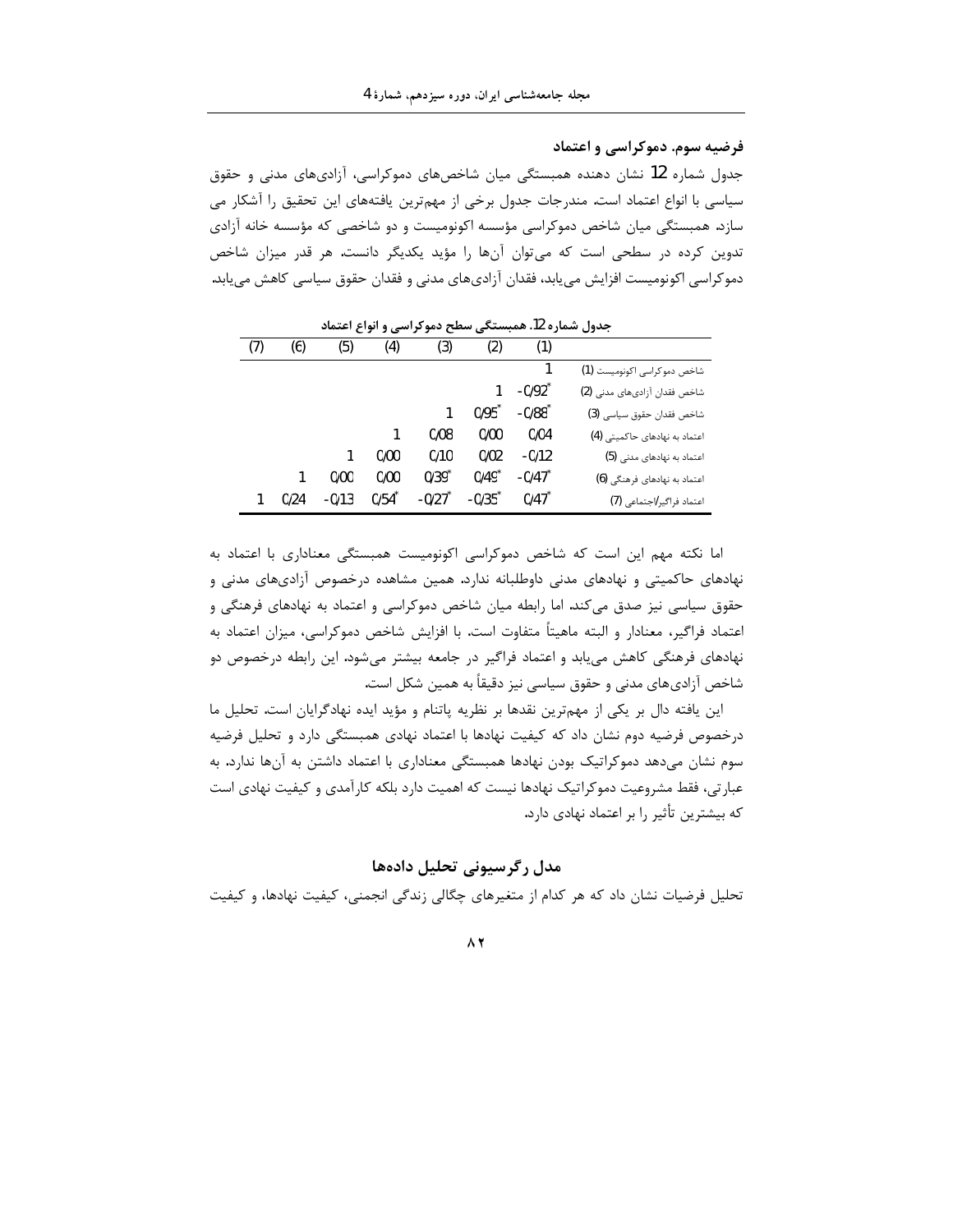دموکراتیک زندگی و نهادها، با انواعی از اعتماد همبستگی دارند. حال می توانیم همه متغیرهای مستقل را در یک مدل رگرسیونی برای تبیین اعتماد فراگیر اجتماعی و اعتماد نهادی به خدمت بگیریم. این تحلیل میتواند ایده پاتنام را در برابر موضع نهادگرایان درباره اهمیت کیفیت نهادها قرار دهد.<sup>1</sup> جدول شماره 13 نتیجه تحلیل رگرسیونی برای تبیین اعتماد فراگیر/اجتماعی و اعتماد نهادی به کمک دو متغیر کیفیت نهادها و چگالی زندگی انجمنی با استفاده از رگرسیون گام به گام را نشان مے ٖدھد.

جدول شماره 13 ماهيت پيچيده ارتباط ميان دو متغير كيفيت نهادها و چگالي زندگي انجمني با اعتماد را نشان میدهد. اولین ردیف از جدول نشان میدهد که چگالی زندگی انجمنی در تبیین اعتماد فراگیر نقشی ندارد و کیفیت نهادها به تنهایی قادر است 28/9 درصد از واریانس اعتماد فراگیر را تبیین کند. ردیف دوم جدول نیز حاکی از آن است که چگالی زندگی انجمنی در تبیین اعتماد نهادی نیز نقش ندارد ولی سهم کیفیت نهادها بر اعتماد داشتن به نهادها کمتر از سهم همین متغیر در تبیین اعتماد فراگیر است. اعتماد به نهادهای مدنی در سطح بسیار ضعیفی توسط متغیر چگالی زندگی انجمنی تبیین میشود. تنها 8/9 درصد از واریانس اعتماد به نهادهای مدنی داوطلبانه ناشی از چگالی زندگی انجمنی است و کیفیت نهادها نیز در تبیین اّن سهمی ندارد. اعتماد به نهادهای فرهنگی نیز هم رابطهای با چگالی زندگی انجمنی ندارد و هم همبستگی آن با کیفیت نهادها منفی است. این یافته را باید در راستای رابطه میان سطح دموکراسی و کیفیت نهادها درک کرد.

اگرچه در ابتدا گفتیم که قصد داریم رابطه میان اعتماد و سه متغیر چگالی زندگی انجمنی، کیفیت نهادها و سطح دموکراسی را در مدل رگرسیونی بررسی کنیم، اما آمارههای سنجش همخطی، نشان میدهند دو متغیر سطح دموکراسی و کیفیت نهادها به شدت همخط هستند و بنابراین بهتر است یکی از این دو متغیر از تحلیل بیرون گذاشته شوند. ما متغیر سطح دموکراسی را بیرون گذاشته ایم ولی اگر در مدلها سطح دموکراسی را جایگزین متغیر کیفیت نهادها کنیم، تغییر محسوسی در ضرايب يا معناداري آنها ايجاد نمي شود.

همبستگی مرتبه صفر میان اعتماد به نهادهای فرهنگی با دو متغیر کیفیت نهادها و شاخص دموکراسی اکونومیست به ترتیب 0/543- و 0/479- است. همبستگی مرتبه اول میان کیفیت نهادها با اعتماد به نهادهای فرهنگی با کنترل کردن متغیر شاخص دموکراسی به 0/309- کاهش می یابد. این مشاهده نشان دهنده اثر دموکراسی بر شکل دادن نگرشهای مردم نسبت به سازمانهای دینی،

<sup>1.</sup> ذكر اين توضيح ضروري است كه پاتنام خود نيز با لحاظ كردن معنايي ديگر براي «نهادگرايي» در زمرهي نهادگرايان است. تأكيد پاتنام بر این که «نهادها به سیاست شکل میدهند» (پاتنام، 1380: 30) و تاریخ مهم است و آنچه را بعداً اتفاق میافتد تعیین می کند (ص. 30)، پاتنام را در شمار نهادگرایان تاریخی قرار میدهد. اما نهادگرایی روشتاین و استول با تأکید بر نهادهای عمومی و حاکمیتی است و از نهادگرایی تاریخی پاتنام متمایز است.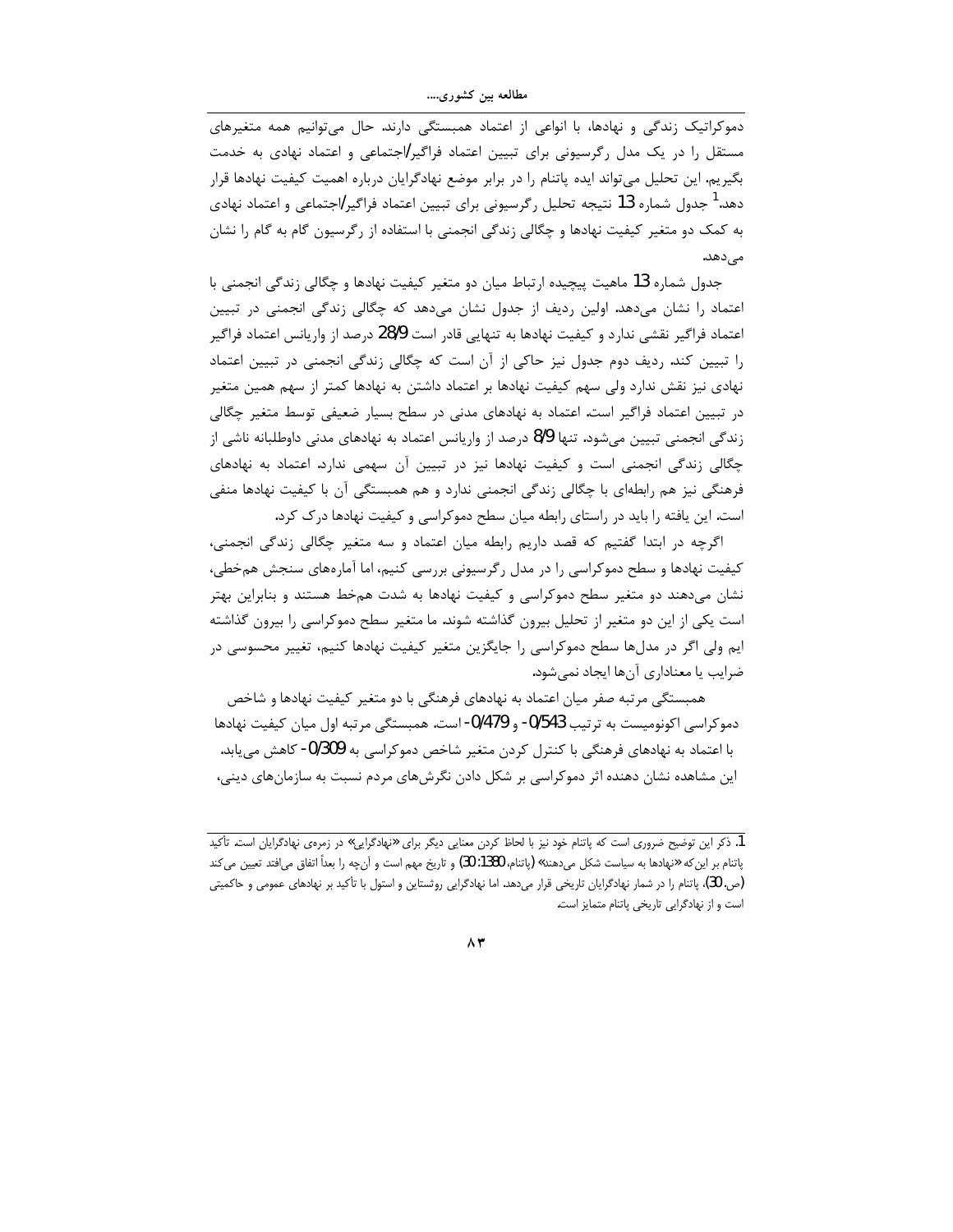| جدول شماره 13. مدلهای تبیین کننده انواع اعتماد |                          |              |                       |                |  |  |
|------------------------------------------------|--------------------------|--------------|-----------------------|----------------|--|--|
|                                                | ضرايب                    | ضرايب        |                       |                |  |  |
| سطح                                            | رگرسيون                  | رگرسیون      | متغيرهاى مستقل        | متغير وابسته   |  |  |
| معناداري                                       | استاندارد                | غيراستاندارد |                       |                |  |  |
| 0/00                                           |                          | 21/25        | عدد ثات               |                |  |  |
| 0/00                                           | 0/563                    | 1/984        | كيفيت نهادها          | اعتماد فراگير  |  |  |
| 0/981                                          | 0/003                    | 0/001        | چگالی زندگی<br>انجمنى | $R^2 = 0.289$  |  |  |
| 0/441                                          |                          | $-0/211$     | عدد ثابت              |                |  |  |
| 0/008                                          | 0/385                    | 0/084        | كيفيت نهادها          | اعتماد نهادى   |  |  |
| 0/935                                          | 0/011                    | 0/00         | چگالی زندگی<br>انجمنى | $R^2 = 0.111$  |  |  |
| 0/039                                          | -                        | $-0/583$     | عدد ثات               |                |  |  |
| 0/736                                          | $-0/048$                 | $-0/01$      | كيفيت نهادها          | اعتماد به      |  |  |
| 0/014                                          | 0/360                    | 0/008        | چگالی زندگی           | نهادهای مدنی   |  |  |
|                                                |                          |              | انجمنى                | $R^2 = 0.089$  |  |  |
| 0/552                                          | $\overline{\phantom{a}}$ | 0/148        | عدد ثابت              | اعتماد به      |  |  |
| 0/00                                           | $-0/553$                 | $-0/121$     | كيفيت نهادها          | نهادهای فرهنگی |  |  |
| 0/546                                          | 0/076                    | 0/002        | چگالی زندگی           |                |  |  |
|                                                |                          |              | انجمنى                | $R^2 = 0.27$   |  |  |
| 0/006                                          |                          | $-0/721$     | عدد ثات               | اعتماد به      |  |  |
| 0/002                                          | 0/446                    | 0/143        | فقدان آزادي و         | نهادهای فرهنگی |  |  |
|                                                |                          |              | حقوق مدنی و سیاسی     | $R^2 = 0.181$  |  |  |

مجله جامعهشناسی ایران، دوره سیزدهم، شمارهٔ 4

رسانههای مکتوب و تلویزیون است. اما برای تکمیل مشاهدات درباره رابطه دموکراسی و اعتماد به نهادهای فرهنگی باید رابطه میان فقدان آزادیهای مدنی، فقدان حقوق سیاسی و اعتماد به نهادهای فرهنگی را بررسی کنیم.

برای کاهش همخطی میان فقدان آزادیهای مدنی و فقدان حقوق سیاسی، آنها را با هم جمع کرده و یک متغیر از ادغام آنها میسازیم. ردیف آخر جدول 13 نشان میدهد که فقدان آزادی و حقوق سیاسی و مدنی قادر است 18/1 درصد از واریانس اعتماد به نهادهای فرهنگی را تبیین کند و ضریب استاندارد رگرسیونی آن نیز مثبت است. این یافته حاکی از آن است که در نظامهای سیاسی|ی که آزادیهای مدنی و حقوق سیاسی کمتر رعایت میشود، فضای بسته رسانهای به دو جهت ابراز اعتماد بیشتری را به همراه دارد. مردم از سویی با تعابیری یکسویه و محدود مواجه میشوند و تکثر

 $\Lambda$   $\pmb{\xi}$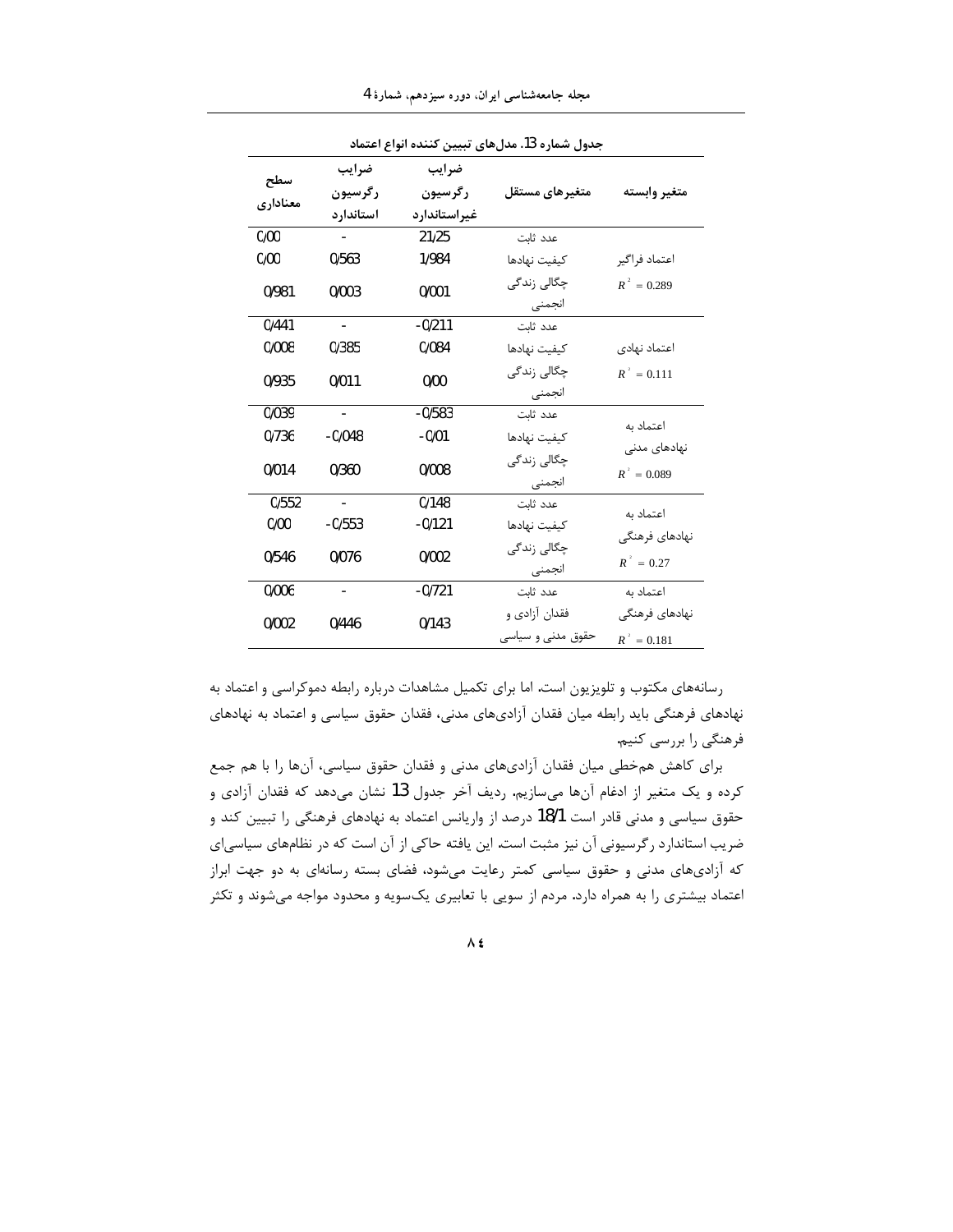رسانهها سبب تشتت ذهنی نمی شود، که صرف نظر از درستی یا نادرستی اطلاعاتی که در این فضا به مردم ارائه میشود، موجد اعتماد به نهادهای فرهنگی است. از سوی دیگر، محتمل است که در کشورهای فاقد آزادیهای مدنی و حقوق سیاسی، مردم با نوعی خودسانسوری، در پیمایش جهانی ارزشها نگرشهای مثبتی نسبت به نهادهای فرهنگی ابراز کرده باشند.

نتيجه گيري و بحث

این پژوهش ماهیت پیچیده رابطه میان اعتماد و متغیرهای منسوب به دو نظریه رقیب را نشان می دهد. از سویی نظریه پاتنام و تأکید بر اهمیت زندگی انجمنی در پیدایش اعتماد و پیآمدهای مترتب بر آن قرار دارد و در سوی دیگر گروهی از نهادگرایان که اعتماد را نه محصول زندگی انجمنی بلکه نتیجه کیفیت عملکرد نهادها میدانند. یافتههای ما به شدت از دیدگاه دوم حمایت می کنند.

يافتەهاي پژوهش حاضر، با يافتەهاي شارعپور (1388)، سردارنيا، قدرتي و اسلام (1388)، منصوریان و قدرتی (1388)، هزارجریبی و صفری شالی (1388) همراستا است. همچنین می¤وان مدعی شد عملکرد مناسب نهادها سبب کاهش نابرابری میشود و از این مسیر، یافتههای حاضر با دیدگاه اوسلانر (2001) و همچنین جونگ سونگ (2005) سازگار است. این یافتهها بیش از هر تحقیق دیگری با یافتههای بریتزر (2004) سازگار است که معتقد است تبیین اعتماد اجتماعی و سیاسی باید از سطح نهادی و نه از سطح فردی، به دست آید.

این یافتهها مسائل زیادی را پیش رو قرار میدهند. از سویی تبیین مبتنی بر بررسی تاریخی رابرت پاتنام را پیش رو داریم که در یک مورد خاص تبیینی تاکنون معتبر از عملکرد نهادی ارائه کرده است. بالاخص بحث پاتنام درخصوص قدرت تبیینکنندگی مشارکت مدنی در دههی 1900 در تبیین توسعه اقتصادى اجتماعى برخى ايالتهاى ايتاليا در دهه 1970 بسيار قابل اعتناست (ياتنام، 1380: 262). از سویی دیگر یافتههای پژوهش حاضر را مشاهده می کنیم که نشان می دهد عملکردهای نهادی اثر بیشتری بر اعتماد فراگیر و اعتماد نهادی دارند. از سویی دیگر، و علیرغم آنکه میدانیم خود پاتنام تأکید دارد مشارکتهای مدنی تنها تبیین کنندهٔ اعتماد نیست، ولی مشاهده می کنیم برخی کشورهای جهان با سابقهٔ مشارکت مدنی گسترده (نظیر بریتانیا) و برخی دیگر با سابقهٔ فقدان جامعهٔ مدنی (نظیر کرەی جنوبی؛ درخصوص ضعف جامعهٔ مدنی در تاریخ کره نگاه کنید به: فاضلی، 1389) در یک خوشه از سطح اعتماد قرار گرفتهاند. تأکید پاتنام بر قدرت تبیینکنندهٔ مشارکت مدنی در موضوع اعتماد، در تبیین چگونگی کنار هم قرار گرفتن این کشورها با دشواری مواجه میشود. بی گمان پژوهشهای تاریخی گستردهتری برای ارزیابی میزان تعمیمپذیری ایدهٔ پاتنام لازم است. این واقعیت را نیز باید در نظر داشت که تأکیدات نظریهٔ نهادگرا راه امیدبخشتری برای کشورهایی که در صدد خلق اعتماد و سرمايهٔ اجتماعي هستند مي گشايد. درستي احتمالي نظريهٔ پاتنام نيز كماكان اين

ه ۸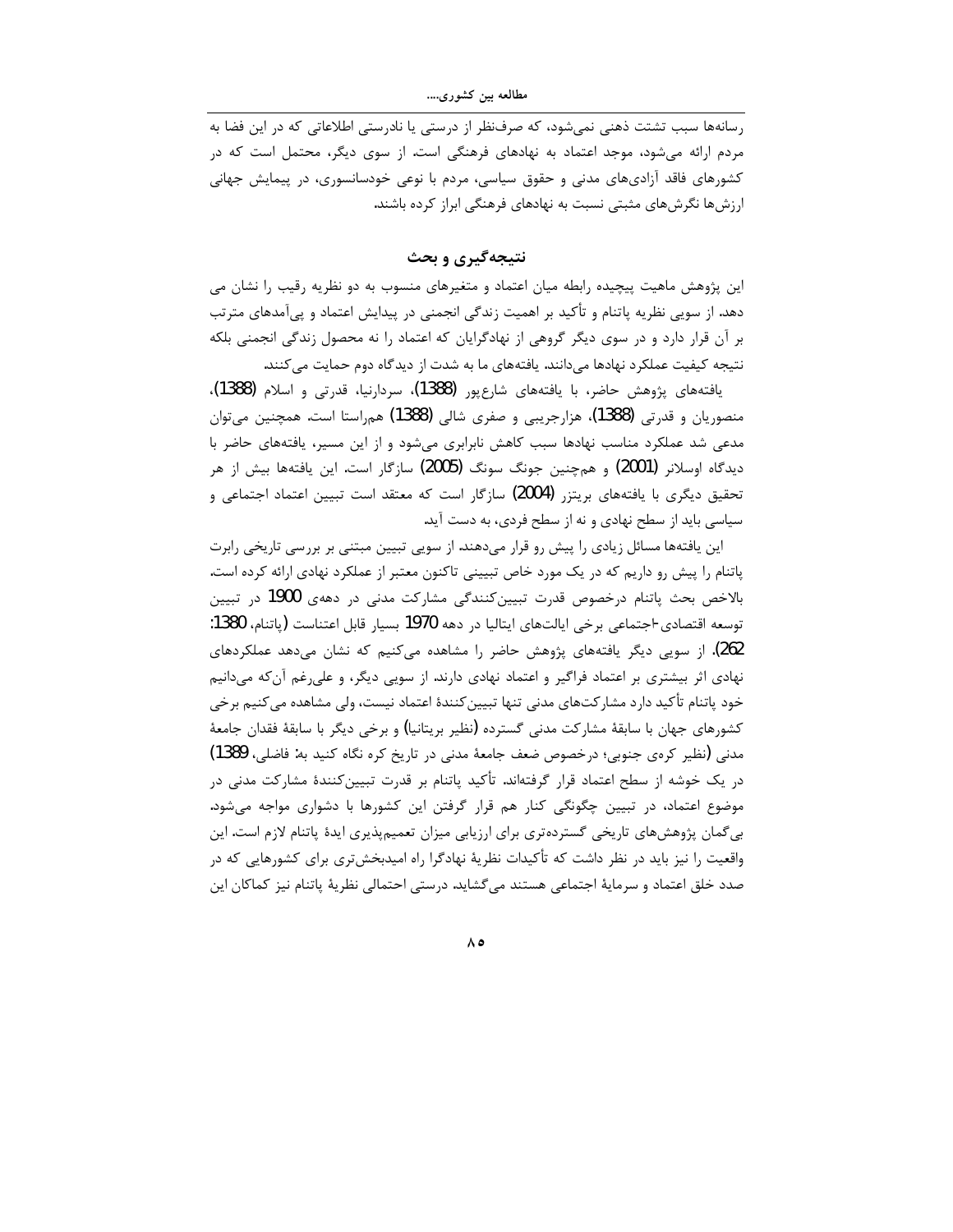سؤال را پیش میکشد که چگونه میتوان از زیر بار وزن تاریخ شانه خالی کرد و مسیرهای تاریخی دیگری را رقم زد؟ در اینجاست که نظریهٔ نهادگرا راههای بیشتری برای تفکر و سیاستگذاری باز مے کند.

یکی از یافتههای مهم این پژوهش در راستای ایده فرسایش اعتماد به لیبرال دموکراسی بر اثر کاهش کیفیت نهادی است. نظامهای دموکراتیک به مشروعیت نیازمندند اما مشروعیت دموکراتیک ناشی از فرایندهای انتخاباتی به تنهایی برای تضمین حفظ سطح قابل قبولی از اعتماد به این نظامها کفایت نمیکند. تحلیل تطبیقی نشان میدهد همبستگی معناداری میان کیفیت نهادها و دموکراسی وجود دارد، اما این همبستگی نشان دهنده جهت ارتباط علّی میان این دو نیست. به عبارتی معلوم نیست دموکراتیک بودن تضمینی برای کیفیت نهادهاست یا کیفیت نهادها میتواند تضمین کننده دموکراتیک بودن باشد. این مقولهای است که به تحلیل نظری بیش از محاسبه همبستگیها نیاز دارد. اما جدای از این بحث، یافتههای ما نشان میدهد دموکراتیک بودن بدون توجه به کارکرد نهادها و سازمانهای اجتماعی نمیتواند مولد سرمایه اجتماعی از مسیر تولید اعتماد باشد.

ለ ኒ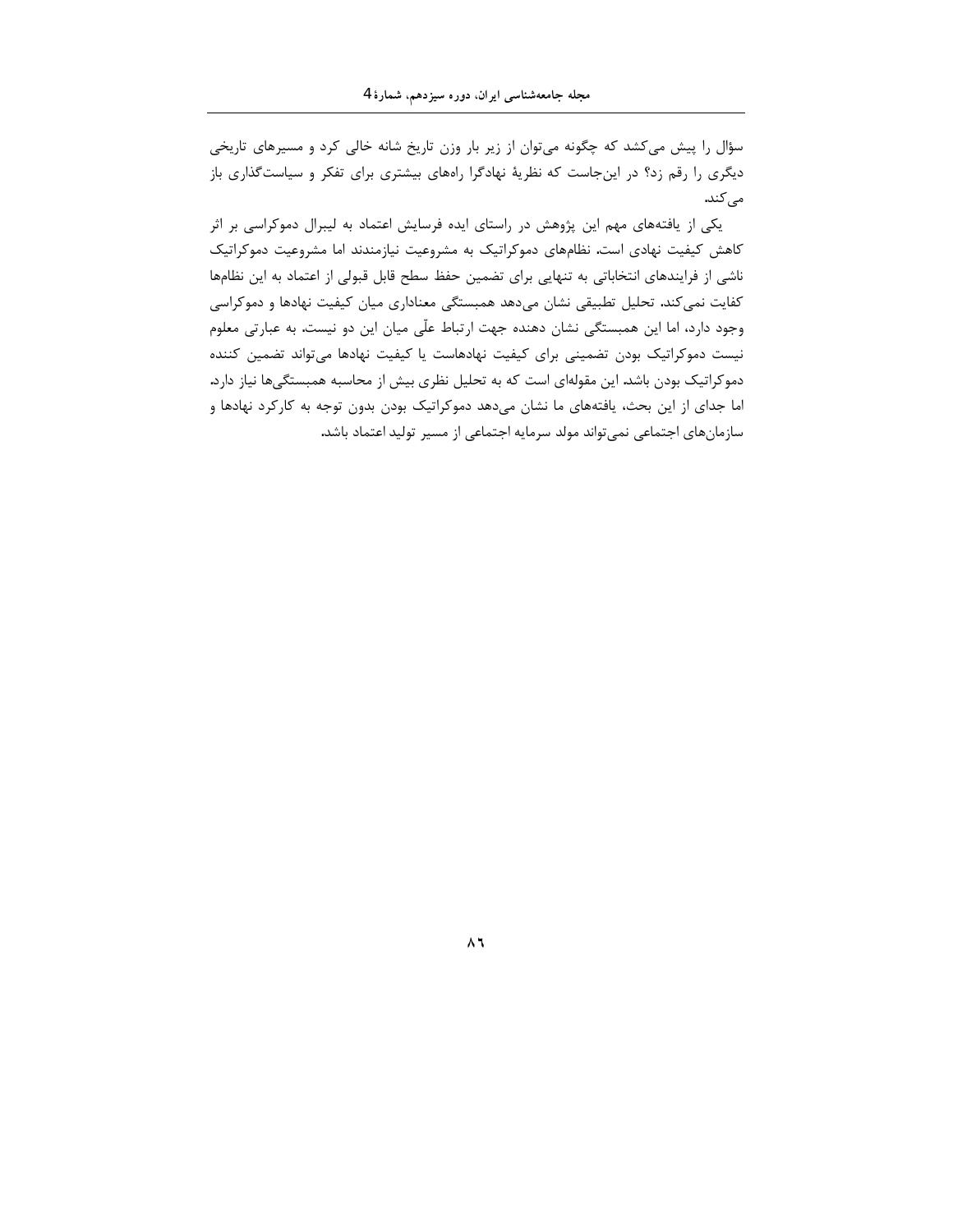## منابع

| اجاقلو، سجاد و زاهدی، محمدجواد (1384)، «بررسی اعتماد اجتماعی و عوامل موثر بر آن در بین                |
|-------------------------------------------------------------------------------------------------------|
| ساکنان شهر زنجان»، <i>مجله جامعه شناسی ایران</i> ، دوره ششم، شماره 4 :92-125                          |
| آزاد ارمکی، تقی و افسانه کمالی (1383)، «اعتماد ،اجتماع و جنسیت: بررسی تطبیقی اعتماد متقابل            |
| بين دو جنس»، <i>مجله جامعهشناسي ايران</i> ، دوره پنجم،شماره 2: 100-132.                               |
| ازکیا، مصطفی و حسنی راد، کریم (1388) «نقش اعتماداجتماعی در مشارکت مردم در طرحهای                      |
| توسعه روستايي». <i>پژ<b>وهشنامه علوم اجتماعي</b></i> ، سال سوم، شماره اول، صص. 27-7.                  |
| افشانی، سید علیرضا؛ عسگری، ندوشن؛ فاضل نجف آبادی؛ سمیه. حیدری، محمد (1388 <b>)</b> ، «اعتماد          |
| اجتماعی در شهر یزد: تحلیلی از سطوح و عوامل»، <i>مجله علمی پژوهشی جامعه شناسی</i>                      |
| <i>كاربردي</i> ، سال بيستم زمستان، 88 : 57-74.                                                        |
| امیر کافی، مهدی <b>(1375)<i>. اعتماد اجتماعی و عوامل موثر بر آ</i>ن</b> ، پایاننامه کارشناسی ارشد،    |
| دانشگاه شهید بهشتی، تهران.                                                                            |
| اینگلهارت. رونالد <b>(1373). <i>تحول فرهنگی در جامعه پیشرفته صنعتی</i>.</b> ترجمه مریم وتر. تهران:    |
| کوير.                                                                                                 |
| بیات، فریبرز (1373)، <i>رابطه عام گرایی با اخلاق</i> ، پایاننامه کارشناسی ارشد، دانشکده ادبیات و علوم |
| انسانی دانشگاه شهید بهشتی، تهران.                                                                     |
| پاتنام، رابرت <b>(1380)،</b> <i>دموکراسی و سنت های مدنی،</i> ترجمه محمد تقی دلفروز، تهران : غدیر.     |
| دینی ترکمانی، علی (1385) «تبیین افول سرمایه اجتماعی»، <b>ر<i>فاه اجتماعی،</i></b> سال ششم، شماره 23،  |
| صص. 171-147.                                                                                          |
| رفیعپور، فرامرز (1378)، <i>آنومی یا آشفتگی اجتماعی: پژوهشی در زمینه پتانسیل آنومی در</i>              |
| <b>شهر تهران،</b> تهران: سروش.                                                                        |
| ریگین، چارلز (1388)، «روش تطبیقی: فراسوی راهبردهای کمی و کیف»، ترجمه محمد فاضلی،                      |
| تهران: آگه.                                                                                           |
| زتومکا، پیوتر (1386)، <i>اعتماد نظریه جامعهشناختی</i> ، ترجمه غلامرضا غفاری، تهران: نشر و پژوهش       |
| شيرازه.                                                                                               |
| سردارنیا و همکاران <b>(1388). «</b> تأثیر حکمرانی خوب و سرمایه اجتماعی بر اعتماد سیاسی: مطالعه        |
| موردی شهرهای مشهد و سبزوار». <b><i>پژوهشنامه علوم سیاسی،</i></b> سال پنجم، شماره اول.                 |
| شارعپور، محمود (1380)، «فرسایش سرمایه اجتماعی وپیامدهای آن»، <i>نامه انجمن جامعهشناسی</i>             |
| /ير <i>ان</i> ، شماره 3 :101- 112.                                                                    |
| شارعپور، محمود (1388) «بررسی عوامل موثر بر اعتماد به نیروهای انتظامی (مطالعه موردی: استان             |
| مازندران)»، <i>مجله علمی پژوهشی جامعه شناسی کاربردی</i> ، سال بیستم، 1 -16.                           |
| شارعپور، محمود <b>(1383) «</b> ابعاد و کارکردهای سرمایهٔ اجتماعی و پیآمدهای حاصل از فرسایش آن».       |

 $\mathsf{A}\mathsf{V}$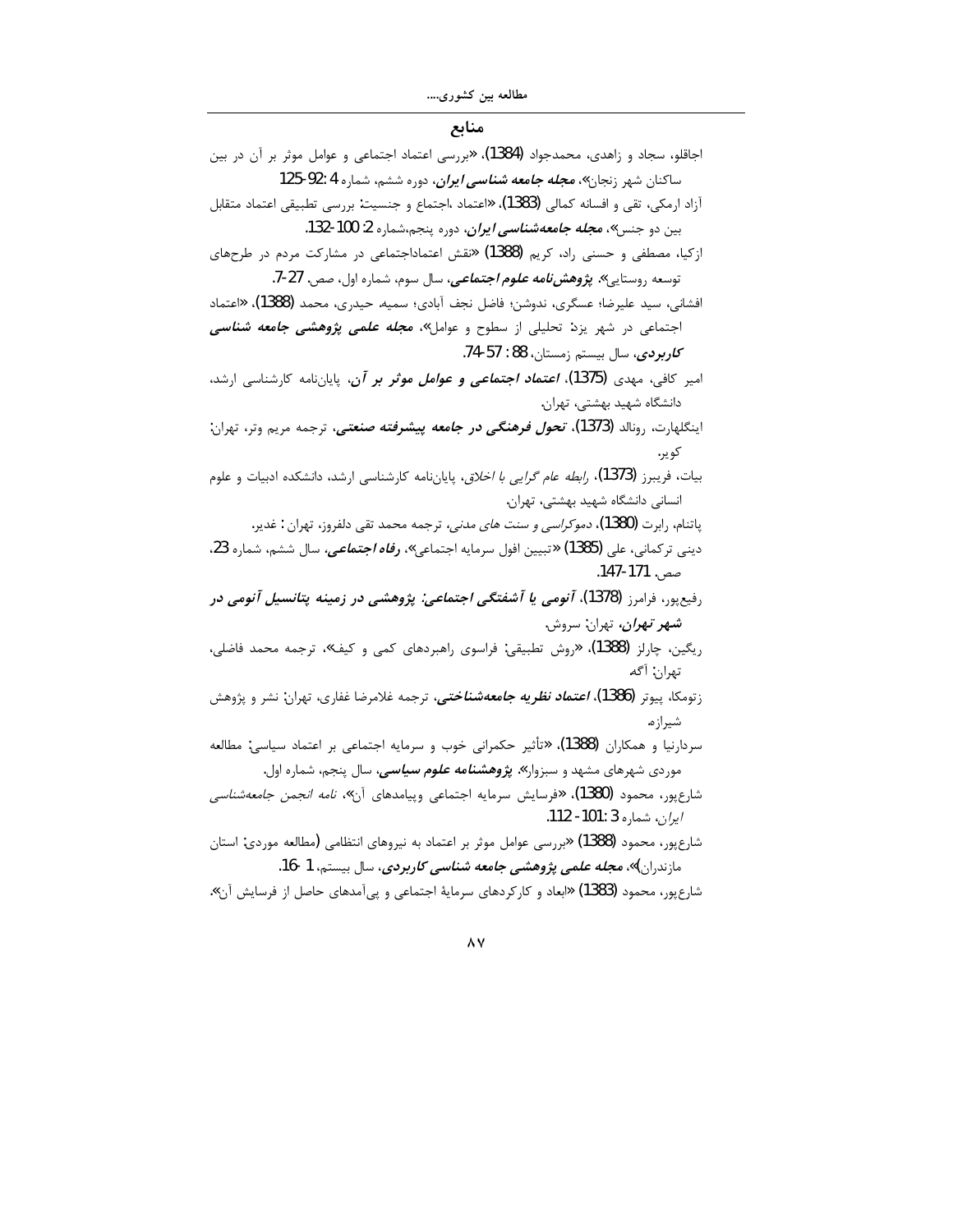| در انجمن جامعهشناسی ایران، <i>مسایل اجتماعی ایران،</i> انتشارات آگه، صص. 326-292.                           |
|-------------------------------------------------------------------------------------------------------------|
| عبدالهی، محمد و موسوی، میرطاهر (1386) «سرمایه اجتماعی در ایران: وضعیت موجود، دورنمای                        |
| آینده و امکانشناسی گذار» <i>. رفاه اجتماعی</i> ، سال ششم، شماره 25، صص. 233-195.                            |
| عظیمی هاشمی، مژگان (1373) <i>. عام<sup>ع</sup>رایی و عوامل موثر برآن</i> ، پایاننامه کارشناسی ارشد. دانشکده |
| ادبیات و علوم انسانی دانشگاه شهید بهشتی، تهران.                                                             |
| غفاری، غلامرضا (1383). «اعتماد جنبه ای از فرهنگ مدنی»، <i>مجله فرهنگ و پژوهش</i> ،شماره 11:                 |
| .154                                                                                                        |
| غفاری، غلامرضا. و اونق، نازمحمد (1385)، «سرمایه اجتماعی و کیفیت زندگی»، <i>مجله مطالعات</i>                 |
| <i>اجتماعی ایران</i> ، دوره اول، شماره 1. صص. 199-159.                                                      |
| فاضلی، محمد. و جنادله، علی (زیر چاپ) «سرمایه اجتماعی و سلامت روانی در شهر تهران»، <b>م<i>جله</i></b>        |
| مسائل اجتماعی ایران.                                                                                        |
| فوكوياما، فرانسيس (1385)، <i>پ<b>ايان نظم، سرمايه اجتماعي و حفظ آن،</b></i> ترجمه غلامعباس توسلي،           |
| تهران: حكايت قلم نوين.                                                                                      |
| قریشی، فخرالسادات و کامران، صداقت (1388)، «بررسی نقش عوامل فرهنگی – اجتماعی مرتبط                           |
| برشکل <i>گ</i> یری اعتماد اجتماعی شهروندان تبریز»، <b>م<i>جله علمی پژوهشی جامعه شناسی</i></b>               |
| <i>كاربردى</i> ، سال بيستم، 75-102.                                                                         |
| كلمن، جيمز  (1377)، <i>بنيادهاي نظريه اجتماعي</i> ،ترجمه منوچهر صبوري، تهران، نشر ني.                       |
| گلابی، فاطمه (1389)، <i>اعتماد اجتماعی</i> ، پایاننامه دکتری جامعه شناسی دانشگاه تهران.                     |
| منصوریان، محمد کریم و حسین قدرتی (1388) اعتماد اجتماعی و تعیین کنندههای آن: رهیافت                          |
| نهادمحور یا جامعه محور؟ (مورد مطالعه: شهر سبزوار) <b>، <i>مجله علمی پژوهشی جامعهشناسی</i></b>               |
| <i>كاربردى</i> ، سال بيستم، 189 – 215.                                                                      |
| نورث، داگلاس سی (1385)، نهادها، تغییرات نهادی و عملکرد اقتصادی، محمدرضا معینی،تهران:                        |
| سازمان برنامه و بودجه، چاپ اول .                                                                            |
| هزار جریبی، جعفر و صفری شالی، رضا (1388) «بررسی عوامل موثر بر اعتماد اجتماعی شهروندان»،                     |
| م <i>جله علمی پژوهشی جامعهشناسی کاربردی</i> ، سال بیستم، 17-38.                                             |

- Bretzer, Ylva Noren (2002), "How can Institutions Better Explain Political Trust than Capital Does?"Prepared for the XI Nordic Conference on Municipal Research, November 9th - December 1st, Institut for Statskundskab, Odense, Denmark.
- Delhey, J. and Newton, K. (2005), Predicting Cross-national Levels of Social Trust: Global Pattern or Nordic Exceptionalism?, European Sociological Review, 21, 4, 311-327.

#### $\boldsymbol{\wedge}\,\boldsymbol{\wedge}$